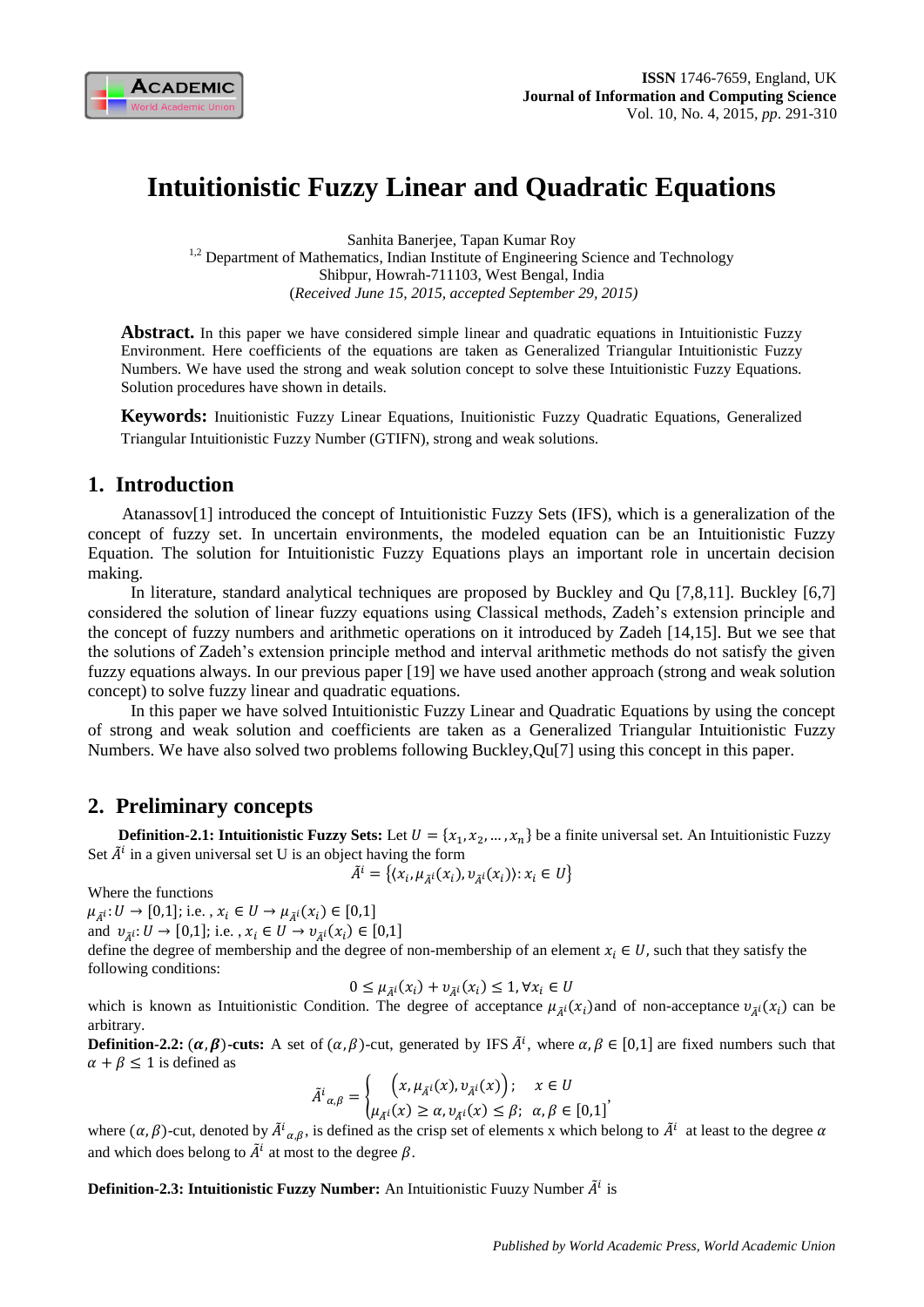- i. An Intuitionistic Fuuzy Subset on the real line
- ii. Normal i.e. there exists  $x_0 \in \mathbb{R}$  such that  $\mu_{\tilde{A}^i}(x_0) = 1$  (so  $\nu_{\tilde{A}^i}(x_0) = 0$ )
- iii. Convex for the membership function  $\mu_{\tilde{A}^i}$  i.e.

$$
\mu_{\tilde{A}^i}(\lambda x_1 + (1 - \lambda x_2)) \ge \min\{\mu_{\tilde{A}^i}(x_1), \mu_{\tilde{A}^i}(x_2)\}; \forall x_1, x_2 \in \mathbb{R}, \lambda \in [0,1]
$$
  
iv. Concave for the non-membreship function  $v_{\tilde{A}^i}$  i.e.  

$$
v_{\tilde{A}^i}(\lambda x_1 + (1 - \lambda x_2)) \le \max\{v_{\tilde{A}^i}(x_1), v_{\tilde{A}^i}(x_2)\}; \forall x_1, x_2 \in \mathbb{R}, \lambda \in [0,1]
$$

**Definition-2.4: Generalized Triangular Intuitionistic Fuzzy Number:** A Generalized Triangular Intuitionistic Fuzzy Number (GTIFN) is denoted by  $\tilde{A}^i = (a_1, a_2, a_3; w, u)$  is a special Intuitionistic Fuzzy Set on a real number set  $\mathbb{R}$ , whose membership function and non-membership functions are defined as



**Fig-2.1: Rough sketch of membership and non-membership functions of the above GTFN**

where  $w$  and  $u$  represent the maximum degree of membership and minimum degree of non-membership respectively such that they satisfy the condition

$$
0 \le w \le 1, 0 \le u \le 1 \text{ and } 0 \le w + u \le 1
$$
  

$$
w=1-u
$$
 
$$
\text{CFEN} (g, g, g, u) = \sum_{w=1}^{w=1} u=0 \text{CFN} (g, g)
$$

**Note:** GTIFN  $(a_1, a_2, a_3; w, u) \xrightarrow{w=1-u}$  GTFN  $(a_1, a_2, a_3; w) \xrightarrow{w=1, u=0}$  TFN  $(a_1, a_2, a_3)$ 

**Definition 2.5: Equality of two GTIFNs:** Two GTIFNs  $\tilde{A}^i = (a_1, a_2, a_3; w_1, u_1)$  and  $\tilde{B}^i = (b_1, b_2, b_3; w_2, u_2)$  are equal when  $a_1 = b_1$ ,  $a_2 = b_2$ , ,  $a_3 = b_3$  and  $w_1 = w_2$ ,  $u_1 = u_2$ .

**Definition2.6:** Let  $\tilde{A}^i = (a_1, a_2, a_3; w_a, u_a)$  and  $\tilde{B}^i = (b_1, b_2, b_3; w_b, u_b)$  be two positive GTIFNs.

- Let  $w = min(w_a, w_b)$  and  $u = max(u_a, u_b)$  where  $0 < w, u \le 1$  and
- (i) The addition of two GTIFNs  $\tilde{A}^i$ ,  $\tilde{B}^i$  is another GTIFN

$$
\tilde{C}^i = (a_1 + b_1, a_2 + b_2, a_3 + b_3; w, u)
$$

(ii) The subtraction of two GTIFNs  $\tilde{A}^i$ ,  $\tilde{B}^i$  is another GTIFN

$$
\tilde{C}^i = (a_1 - b_3, a_2 - b_2, a_3 - b_1; w, u)
$$

- (iii) The multiplication of two GTIFNs  $\tilde{A}^i$ ,  $\tilde{B}^i$  is a Generalized Triangular Shaped Intuitionistic Fuzzy Number (GTsIFN)  $\tilde{C}^i \approx (a_1b_1, a_2b_2, a_3b_3; w, u)$
- (iv) The division of two GTIFNs  $\tilde{A}^i$ ,  $\tilde{B}^i$  is a GTsIFN  $\tilde{C}^i \approx \left(\frac{a}{b}\right)$  $\frac{a_1}{b_3}$ ,  $\frac{a}{b}$  $\frac{a_2}{b_2}$ ,  $\frac{a}{b}$  $\frac{u_3}{b_1}$ ; w,  $u\big)$

**Definition 2.7:** A Generalized Intuitionistic Fuzzy Number is completely determined by the pair  $\langle [X_{\mu}(\alpha), X_{\mu\nu}(\alpha)], [X_{\nu}(\beta), X_{\nu\nu}(\beta)] \rangle$  of functions  $X_{\mu\nu}(\alpha), X_{\mu\nu}(\alpha), X_{\nu\nu}(\beta), X_{\nu\nu}(\beta)$ ,  $0 \le \alpha \le w, u \le \beta \le 1$  and  $0 \le \alpha + \beta \le 1$  which satisfy the following requirements:

1.  $X_{\mu}(\alpha)$  is a bounded monotonic increasing left continuous function over [0, w].

i.e. 
$$
\frac{d}{d\alpha} [X_{\mu_L}(\alpha)] > 0
$$

2.  $X_{\mu}(\alpha)$  is a bounded monotonic decreasing left continuous function over [0, w].

i.e. 
$$
\frac{d}{d\alpha}\big[X_{\mu_R}(\alpha)\big] < 0
$$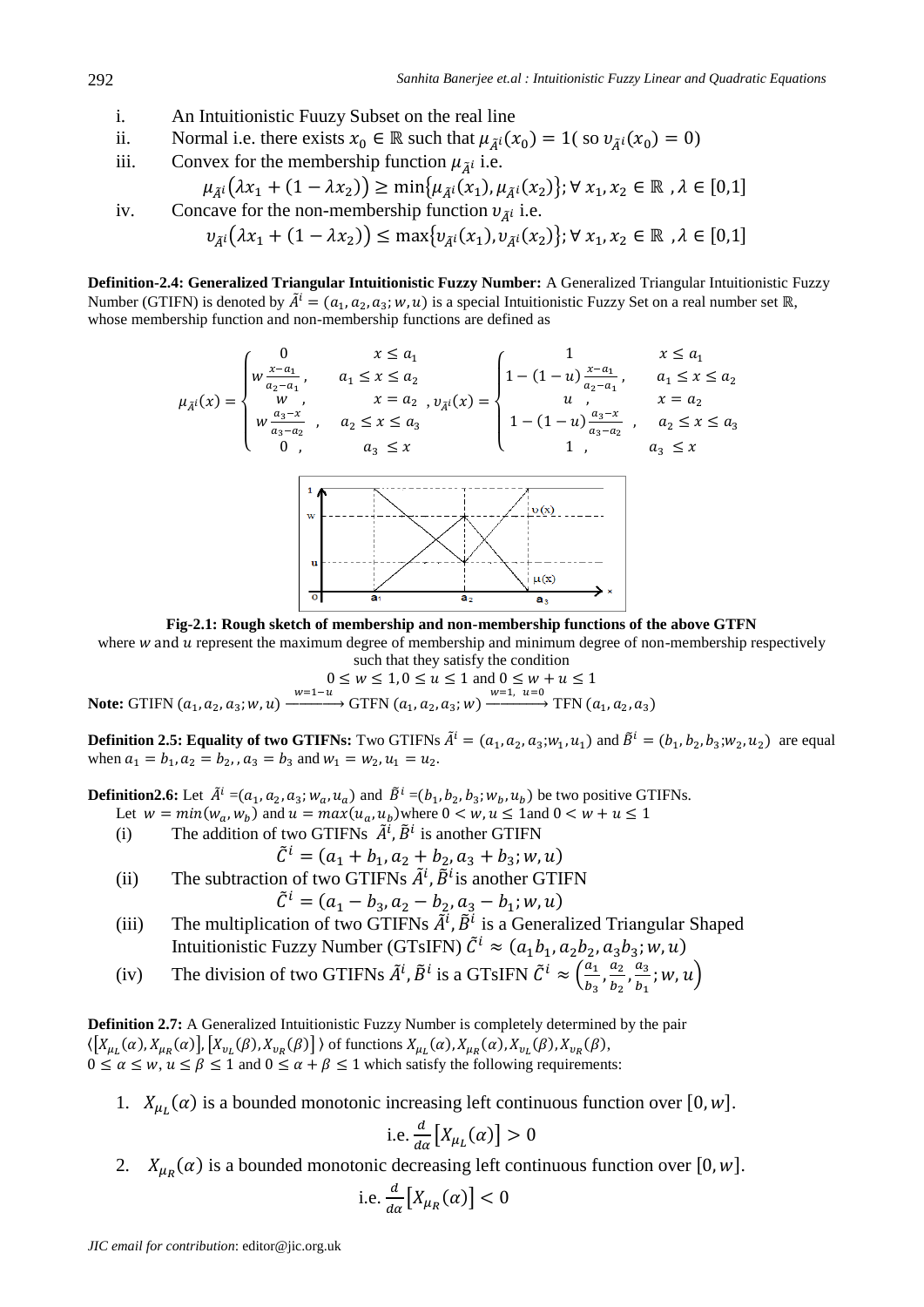- 3.  $X_{\nu}(\beta)$  is a bounded monotonic decreasing left continuous function over [u, 1]. i.e.  $\frac{d}{d\beta}\left[X_{v_L}(\beta)\right]$  <
- 4.  $X_{\nu_R}(\beta)$  is a bounded monotonic increasing left continuous function over [u, 1].

$$
\text{i.e. } \frac{d}{d\beta} \left[ X_{v_R}(\beta) \right] > 0
$$
\n
$$
\text{5. } X_{\mu_L}(w) \le X_{\mu_R}(w) \text{ and } X_{\nu_L}(u) \le X_{\nu_R}(u)
$$

### **Definition 2.8: Intuitionistic Fuzzy Linear Equation (IFLE):**

These are the equations in which coefficients and unknowns are Intuitionistic Fuzzy Numbers, and formulas are constructed by operations of Intuitionistic Fuzzy Arithmetic. These equations are of three very simple types:  $\tilde{A}^i \tilde{X}^i = \tilde{B}^i$ ,  $ilde{X}^i + \tilde{A}^i = \tilde{B}^i$  and  $\tilde{A}^i \tilde{X}^i + \tilde{B}^i = \tilde{C}^i$  where  $\tilde{A}^i, \tilde{B}^i, \tilde{C}^i$  are Intuitionistic Fuzzy Numbers, and  $\tilde{X}^i$  is an unknown Intuitionistic Fuzzy Number for which either of the equations is to be satisfied. **Definition 2.9: Intuitionistic Fuzzy Quadratic Equation (IFQE):** 

Intuitionistic Fuzzy Quadratic Equations are of three very simple types:  $\tilde{A}^i \tilde{X}^{i^2} = \tilde{B}^i$ ,  $\tilde{X}^{i^2} + \tilde{A}^i = \tilde{B}^i$  and  $\tilde{A}^i \tilde{X}^{i^2} +$  $\tilde{B}^i \tilde{X}^i = \tilde{C}^i$  where  $\tilde{A}^i$ ,  $\tilde{B}^i$ ,  $\tilde{C}^i$  are Intuitionistic Fuzzy Numbers, and  $\tilde{X}^i$  is an unknown Intuitionistic Fuzzy Number for which either of the equations is to be satisfied.

#### **Definition 2.10: Strong and Weak solution of an Intuitionistic Fuzzy Equation:**

Let the solution of any Intuitionistic Fuzzy Equation be  $\tilde{X}^i$  and its  $(\alpha, \beta)$  -cut be  $X_{\alpha,\beta}^{i} = \langle [X_{\mu_L}(\alpha), X_{\mu_R}(\alpha)] , [X_{\nu_L}(\beta), X_{\nu_R}(\beta)] \rangle$ . If  $X_{\mu_L}(\alpha) \leq X_{\mu_R}(\alpha)$  and  $X_{\nu_L}(\beta) \leq X_{\nu_R}(\beta)$  then  $\tilde{X}^{i}$  is called strong solution of the given Intuitionistic Fuzzy Equation otherwise  $\tilde{X}^i$  is called weak solution.

### **3. Solution methods for Intuitionistic Fuzzy Equations**

In this section we have discussed the solution method of Intuitionistic Fuzzy Linear and Quadratic Equations by considering coefficients as GTIFNs.

## **3.1 Solution procedure of**  $\widetilde{A}^i \widetilde{X}^i = \widetilde{B}^i$

Consider the equation  $\tilde{A}^i \tilde{X}^i = \tilde{B}^i$  ............(3.1.1) where  $\tilde{A}^i = (a_1, a_2, a_3; w_a, u_a)$ ,  $\tilde{B}^i = (b_1, b_2, b_3; w_b, u_b)$  are GTIFNs. Also the  $(\alpha, \beta)$ -cuts of  $\tilde{A}^i$ ,  $\tilde{B}^i$  are

$$
A_{\alpha,\beta}^{i} = \langle A_{\alpha}^{i}, A_{\beta}^{i} \rangle = \langle \left[ A_{\mu_{L}}(\alpha), A_{\mu_{R}}(\alpha) \right], \left[ A_{\nu_{L}}(\beta), A_{\nu_{R}}(\beta) \right] \rangle
$$
  
\n
$$
B_{\alpha,\beta}^{i} = \langle B_{\alpha}^{i}, B_{\beta}^{i} \rangle = \langle \left[ B_{\mu_{L}}(\alpha), B_{\mu_{R}}(\alpha) \right], \left[ B_{\nu_{L}}(\beta), B_{\nu_{R}}(\beta) \right] \rangle
$$
  
\nwhere 
$$
\left[ A_{\mu_{L}}(\alpha), A_{\mu_{R}}(\alpha) \right] = \left[ a_{1} + \frac{\alpha}{w_{\alpha}} (a_{2} - a_{1}), a_{3} - \frac{\alpha}{w_{\alpha}} (a_{3} - a_{2}) \right]
$$
  
\n
$$
\left[ B_{\mu_{L}}(\alpha), B_{\mu_{R}}(\alpha) \right] = \left[ b_{1} + \frac{\alpha}{w_{b}} (b_{2} - b_{1}), b_{3} - \frac{\alpha}{w_{b}} (b_{3} - b_{2}) \right]
$$
  
\n
$$
\left[ (1 - \beta) \right] \qquad (1 - \beta)
$$

$$
[A_{v_L}(\beta), A_{v_R}(\beta)] = \left[a_1 + \frac{(1-\beta)}{(1-u_a)}(a_2 - a_1), a_3 - \frac{(1-\beta)}{(1-u_a)}(a_3 - a_2)\right]
$$

$$
[B_{v_L}(\beta), B_{v_R}(\beta)] = \left[b_1 + \frac{(1-\beta)}{(1-u_b)}(b_2 - b_1), b_3 - \frac{(1-\beta)}{(1-u_b)}(b_3 - b_2)\right]
$$

Let  $w = min(w_a, w_b)$  and  $u = max(u_a, u_b)$ 

Let  $X_{\alpha,\beta}^i = \langle [X_{\mu_i}(\alpha), X_{\mu_i}(\alpha)], [X_{\nu_i}(\beta), X_{\nu_i}(\beta)] \rangle$  be the  $(\alpha, \beta)$ -cut of the strong solution.

$$
\therefore \text{ The equation (3.1.1) becomes } A_{\alpha,\beta}^i X_{\alpha,\beta}^i = B_{\alpha,\beta}^i \tag{3.1.2}
$$
\n
$$
\text{or,}
$$
\n
$$
\langle [A_{\mu_L}(\alpha), A_{\mu_R}(\alpha)], [A_{\nu_L}(\beta), A_{\nu_R}(\beta)] \rangle \langle [X_{\mu_L}(\alpha), X_{\mu_R}(\alpha)], [X_{\nu_L}(\beta), X_{\nu_R}(\beta)] \rangle = \langle [B_{\mu_L}(\alpha), B_{\mu_R}(\alpha)], [B_{\nu_L}(\beta), B_{\nu_R}(\beta)] \rangle
$$

or,

$$
[A_{\mu_L}(\alpha), A_{\mu_R}(\alpha)] [X_{\mu_L}(\alpha), X_{\mu_R}(\alpha)] = [B_{\mu_L}(\alpha), B_{\mu_R}(\alpha)] \tag{3.1.3}
$$

and 
$$
[A_{v_L}(\beta), A_{v_R}(\beta)][X_{v_L}(\beta), X_{v_R}(\beta)] = [B_{v_L}(\beta), B_{v_R}(\beta)]
$$
\n(3.1.4)

Now if  $\tilde{A}^i$ ,  $\tilde{B}^i$  are both positive GTIFNs, then  $\tilde{X}^i$  is positive and (3.1.3) becomes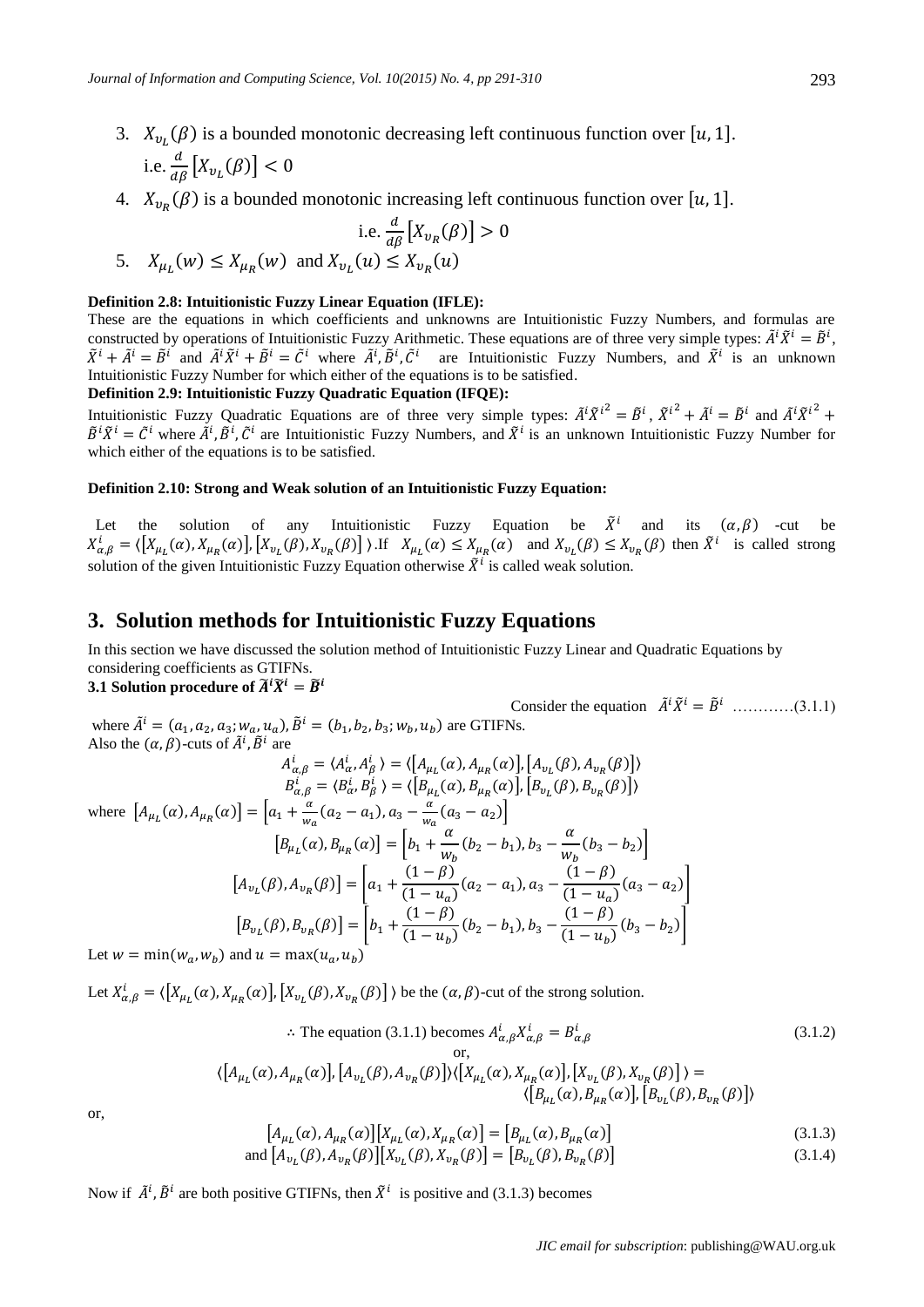$$
\[a_1 + \frac{\alpha}{w}(a_2 - a_1), a_3 - \frac{\alpha}{w}(a_3 - a_2)\] \begin{bmatrix} X_{\mu_L}(\alpha), X_{\mu_R}(\alpha) \end{bmatrix} = \begin{bmatrix} b_1 + \frac{\alpha}{w}(b_2 - b_1), b_3 - \frac{\alpha}{w}(b_3 - b_2) \end{bmatrix} \\\Rightarrow \begin{Bmatrix} a_1 + \frac{\alpha}{w}(a_2 - a_1) \end{Bmatrix} X_{\mu_L}(\alpha) = b_1 + \frac{\alpha}{w}(b_2 - b_1)\end{Bmatrix}
$$

and,

or,

$$
\left\{a_3 - \frac{\alpha}{w}(a_3 - a_2)\right\} X_{\mu_R}(\alpha) = b_3 - \frac{\alpha}{w}(b_3 - b_2)
$$

 $X_{\mu_L}(\alpha) = \frac{\{b_1 + \frac{\alpha}{w}(b_2 - b_1)\}}{\left(\frac{\alpha}{w}(b_2 - b_1)\right)}$  $\frac{\left\{b_1 + \frac{\alpha}{w}(b_2 - b_1)\right\}}{\left\{a_1 + \frac{\alpha}{w}(a_2 - a_1)\right\}}, \quad X_{\mu_R}(\alpha) = \frac{\left\{b_3 - \frac{\alpha}{w}(b_3 - b_2)\right\}}{\left\{a_3 - \frac{\alpha}{w}(a_3 - a_2)\right\}}$  $\left\{ a_3 - \frac{a}{w} (a_3 - a_2) \right\}$ 

and from (3.1.4) we get,

$$
\left[a_1 + \frac{(1-\beta)}{(1-u)}(a_2 - a_1), a_3 - \frac{(1-\beta)}{(1-u)}(a_3 - a_2)\right] \left[X_{v_L}(\beta), X_{v_R}(\beta)\right]
$$

$$
= \left[b_1 + \frac{(1-\beta)}{(1-u)}(b_2 - b_1), b_3 - \frac{(1-\beta)}{(1-u)}(b_3 - b_2)\right]
$$

$$
\Rightarrow \left\{a_1 + \frac{(1-\beta)}{(1-u)}(a_2 - a_1)\right\} X_{v_L}(\beta) = b_1 + \frac{(1-\beta)}{(1-u)}(b_2 - b_1)
$$

and,

$$
\left\{a_3 - \frac{(1 - \beta)}{(1 - u)}(a_3 - a_2)\right\} X_{v_R}(\beta) = b_3 - \frac{(1 - \beta)}{(1 - u)}(b_3 - b_2)
$$

or,

$$
X_{v_L}(\beta) = \frac{\left\{b_1 + \frac{(1-\beta)}{(1-u)}(b_2 - b_1)\right\}}{\left\{a_1 + \frac{(1-\beta)}{(1-u)}(a_2 - a_1)\right\}}, \quad X_{v_R}(\beta) = \frac{\left\{b_3 - \frac{(1-\beta)}{(1-u)}(b_3 - b_2)\right\}}{\left\{a_3 - \frac{(1-\beta)}{(1-u)}(a_3 - a_2)\right\}}
$$
\n
$$
Now \frac{d}{d\alpha} \left[X_{\mu_L}(\alpha)\right] = \frac{a_1b_2 - a_2b_1}{w\left\{a_1 + \frac{\alpha}{w}(a_2 - a_1)\right\}^2} > 0 \Rightarrow a_1b_2 > a_2b_1 \quad ,
$$
\n
$$
\frac{d}{d\alpha} \left[X_{\mu_R}(\alpha)\right] = \frac{a_3b_2 - a_2b_3}{w\left\{a_3 - \frac{\alpha}{w}(a_3 - a_2)\right\}^2} < 0 \Rightarrow a_3b_2 < a_2b_3 \quad \text{and } X_{\mu_L}(w) = X_{\mu_R}(w)
$$
\n
$$
\frac{d}{d\beta} \left[X_{\nu_L}(\beta)\right] = \frac{a_2b_1 - a_1b_2}{(1-u)\left\{a_1 + \frac{(1-\beta)}{(1-u)}(a_2 - a_1)\right\}^2} < 0 \Rightarrow a_1b_2 > a_2b_1 \quad ,
$$
\n
$$
\frac{d}{d\beta} \left[X_{\nu_R}(\beta)\right] = \frac{a_2b_3 - a_3b_2}{(1-u)\left\{a_3 - \frac{(1-\beta)}{(1-u)}(a_3 - a_2)\right\}^2} > 0 \Rightarrow a_3b_2 < a_2b_3 \quad \text{and } X_{\nu_L}(u) = X_{\nu_R}(u)
$$
\nHence in this case strong solution exists if  $a_1b_2 > a_2b_1$ ,  $a_3b_2 < a_2b_3$ .

: The solution of the equation  $\tilde{A}^i \tilde{X}^i = \tilde{B}^i$  is given by  $\tilde{X}^i$  with its  $(\alpha, \beta)$ -cut

$$
X_{\alpha,\beta}^{i} = \langle \left[X_{\mu_L}(\alpha), X_{\mu_R}(\alpha)\right], \left[X_{\nu_L}(\beta), X_{\nu_R}(\beta)\right] \rangle
$$
  
where 
$$
\left[X_{\mu_L}(\alpha), X_{\mu_R}(\alpha)\right] = \left\{x : \frac{\left\{b_1 + \frac{\alpha}{w}(b_2 - b_1)\right\}}{\left\{a_1 + \frac{\alpha}{w}(a_2 - a_1)\right\}} \le x \le \frac{\left\{b_3 - \frac{\alpha}{w}(b_3 - b_2)\right\}}{\left\{a_3 - \frac{\alpha}{w}(a_3 - a_2)\right\}}\right\}
$$
(3.1.5)

$$
X_{\mu_L}(0) = \frac{b_1}{a_1}, X_{\mu_L}(w) = \frac{b_2}{a_2}, X_{\mu_R}(w) = \frac{b_2}{a_2}, X_{\mu_R}(0) = \frac{b_3}{a_3}
$$
  
and 
$$
[X_{\nu_L}(\beta), X_{\nu_R}(\beta)] = \left\{ x : \frac{\left\{b_1 + \frac{(1-\beta)}{(1-u)}(b_2 - b_1)\right\}}{\left\{a_1 + \frac{(1-\beta)}{(1-u)}(a_2 - a_1)\right\}} \le x \le \frac{\left\{b_3 - \frac{(1-\beta)}{(1-u)}(b_3 - b_2)\right\}}{\left\{a_3 - \frac{(1-\beta)}{(1-u)}(a_3 - a_2)\right\}} \right\}
$$
(3.1.6)

 $X_{v_l}(1) = \frac{b}{a}$  $\frac{b_1}{a_1}$ ,  $X_{v_L}(u) = \frac{b}{a}$  $\frac{b_2}{a_2}$ ,  $X_{v_R}(u) = \frac{b}{a}$  $\frac{b_2}{a_2}$ ,  $X_{v_R}(1) = \frac{b}{a}$ Now from (3.1.5) we get

$$
\frac{\left\{b_1 + \frac{\alpha}{w}(b_2 - b_1)\right\}}{\left\{a_1 + \frac{\alpha}{w}(a_2 - a_1)\right\}} \le x \Rightarrow w \frac{a_1 x - b_1}{(b_2 - b_1) - (a_2 - a_1)x} \ge \alpha \text{ for } x \in \left[\frac{b_1}{a_1}, \frac{b_2}{a_2}\right] \\
\Rightarrow \mu_{\tilde{X}}^L(x) \ge \alpha \\
\frac{d}{dx}\left[\mu_{\tilde{X}}^L(x)\right] = w \frac{a_1 b_2 - a_2 b_1}{\left\{(b_2 - b_1) - x(a_2 - a_1)\right\}^2} > 0 \quad [\because a_1 b_2 > a_2 b_1]
$$

 $\boldsymbol{a}$ 

Again,

$$
x \le \frac{\left\{b_3 - \frac{\alpha}{w}(b_3 - b_2)\right\}}{\left\{a_3 - \frac{\alpha}{w}(a_3 - a_2)\right\}} \Rightarrow w \frac{b_3 - a_3 x}{(b_3 - b_2) - (a_3 - a_2)x} \ge \alpha \text{ for } x \in \left[\frac{b_2}{a_2}, \frac{b_3}{a_3}\right]
$$
  
\n
$$
\Rightarrow \mu_{\tilde{X}}^p i(x) \ge \alpha
$$
  
\n
$$
\frac{d}{dx} \left[\mu_{\tilde{X}}^R i(x)\right] = w \frac{a_3 b_2 - a_2 b_3}{\left\{(b_3 - b_2) - (a_3 - a_2)x\right\}^2} < 0 \quad [\because a_3 b_2 < a_2 b_3]
$$
  
\n
$$
\mu_{\tilde{X}}^L \left(\frac{b_2}{a_2}\right) = w = \mu_{\tilde{X}}^R \left(\frac{b_2}{a_2}\right), \mu_{\tilde{X}}^L \left(\frac{b_1}{a_1}\right) = 0, \mu_{\tilde{X}}^R \left(\frac{b_3}{a_3}\right) = 0
$$
  
\n
$$
\mu_{\tilde{X}}^L \left(\frac{\frac{b_1}{a_1} + \frac{b_2}{a_2}}{2}\right) = \frac{wa_1}{a_1 + a_2} < \frac{w}{2} \text{ and } \mu_{\tilde{X}}^R \left(\frac{\frac{b_3}{a_3} + \frac{b_2}{a_2}}{2}\right) = \frac{wa_3}{a_3 + a_2} > \frac{w}{2}
$$

and from (3.1.6) we get,

*JIC email for contribution*: editor@jic.org.uk

294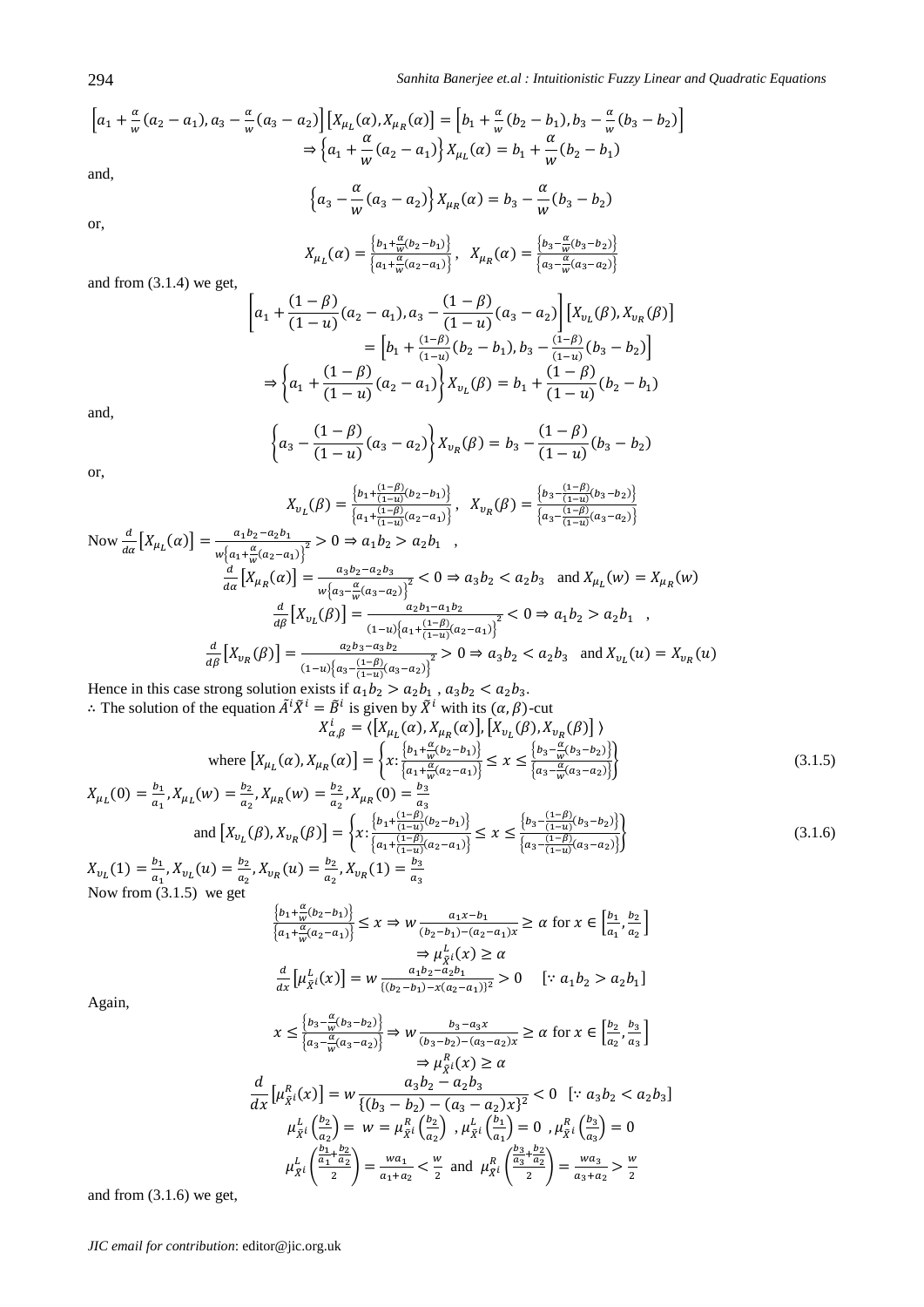$$
\frac{\left\{b_1 + \frac{(1-\beta)}{(1-u)}(b_2 - b_1)\right\}}{\left\{a_1 + \frac{(1-\beta)}{(1-u)}(a_2 - a_1)\right\}} \le x \Rightarrow 1 - \frac{(a_1x - b_1)(1-u)}{(b_2 - b_1) - (a_2 - a_1)x} \le \beta \text{ for } x \in \left[\frac{b_1}{a_1}, \frac{b_2}{a_2}\right]
$$

$$
\Rightarrow v_{\tilde{X}^i}^L(x) \le \beta
$$

$$
\frac{d}{dx}\left[v_{\tilde{X}^i}^L(x)\right] = (1-u)\frac{a_2b_1 - a_1b_2}{\{(b_2 - b_1) - x(a_2 - a_1)\}^2} < 0 \quad [\because a_1b_2 > a_2b_1]
$$

Again,

$$
x \le \frac{\left\{b_3 - \frac{(1-\beta)}{(1-u)(b_3-b_2)}\right\}}{\left\{a_3 - \frac{(1-\beta)}{(1-u)(a_3-a_2)}\right\}} \Rightarrow 1 - \frac{b_3 - a_3x}{(b_3 - b_2) - (a_3 - a_2)x} \le \beta \text{ for } x \in \left[\frac{b_2}{a_2}, \frac{b_3}{a_3}\right]
$$

$$
\Rightarrow v_{\tilde{X}}^{\tilde{U}}(x) \le \beta
$$

$$
\frac{d}{dx} \left[v_{\tilde{X}}^{\tilde{R}}(x)\right] = (1-u) \frac{a_2b_3 - a_3b_2}{\left\{(b_3 - b_2) - (a_3 - a_2)x\right\}^2} > 0 \quad [\because a_3b_2 < a_2b_3]
$$

$$
v_{\tilde{X}}^{\tilde{L}}\left(\frac{b_2}{a_2}\right) = u = v_{\tilde{X}}^{\tilde{R}}\left(\frac{b_2}{a_2}\right), v_{\tilde{X}}^{\tilde{L}}\left(\frac{b_1}{a_1}\right) = 1, v_{\tilde{X}}^{\tilde{R}}\left(\frac{b_3}{a_3}\right) = 1
$$

$$
v_{\tilde{X}}^{\tilde{L}}\left(\frac{\frac{b_1}{a_1} + \frac{b_2}{a_2}}{2}\right) = \frac{wa_1}{a_1 + a_2} > \frac{1+u}{2} \text{ and } v_{\tilde{X}}^{\tilde{R}}\left(\frac{\frac{b_3}{a_3} + \frac{b_2}{a_2}}{2}\right) = \frac{wa_3}{a_3 + a_2} < \frac{1+u}{2}
$$

: The solution  $\tilde{X}^i \approx \left(\frac{b}{a}\right)$  $rac{b_1}{a_1}$ ,  $rac{b}{a}$  $\frac{b_2}{a_2}$ ,  $\frac{b}{a}$  $\frac{\mu_3}{\mu_3}$ ; w, u) is a GTsIFN with membership function

$$
\mu_{\bar{x}^{i}}(x) = \begin{cases}\n0 & x \leq \frac{b_{1}}{a_{1}} \\
w \frac{a_{1}x - b_{1}}{(b_{2} - b_{1}) - (a_{2} - a_{1})x}, & \frac{b_{1}}{a_{1}} \leq x \leq \frac{b_{2}}{a_{2}} \\
w, & x = \frac{b_{2}}{a_{2}} \\
w \frac{b_{3} - a_{3}x}{(b_{3} - b_{2}) - (a_{3} - a_{2})x}, & \frac{b_{2}}{a_{2}} \leq x \leq \frac{b_{3}}{a_{3}} \\
0, & \frac{b_{3}}{a_{3}} \leq x\n\end{cases}
$$

and non membership function

$$
v_{\bar{x}^{i}}(x) = \begin{cases} 1, & x \leq \frac{b_{1}}{a_{1}} \\ 1 - \frac{(a_{1}x - b_{1})(1 - u)}{(b_{2} - b_{1}) - (a_{2} - a_{1})x}, & \frac{b_{1}}{a_{1}} \leq x \leq \frac{b_{2}}{a_{2}} \\ u, & x = \frac{b_{2}}{a_{2}} \\ 1 - \frac{(b_{3} - a_{3}x)(1 - u)}{(b_{3} - b_{2}) - (a_{3} - a_{2})x}, & \frac{b_{2}}{a_{2}} \leq x \leq \frac{b_{3}}{a_{3}} \\ 1, & \frac{b_{3}}{a_{3}} \leq x \end{cases}
$$

**Fig3.1-:-Rough sketch of membership and non-membership function of**  $\widetilde{X}^i$ 

We have solved the equation  $\tilde{A}^i \tilde{X}^i = \tilde{B}^i$  for all other cases and the results are given in table-3.1.

**Table-3.1:**-Strong solution of  $\tilde{A}^i \tilde{X}^i = \tilde{B}^i$  for different  $\tilde{A}^i, \tilde{B}^i$ 

| <b>THEIR SHIPS</b> SUBSIDED TO $H$ and $H$ and $H$ and $H$ |                   |                                                     |                                          |  |
|------------------------------------------------------------|-------------------|-----------------------------------------------------|------------------------------------------|--|
| <b>Nature</b>                                              | <b>Conditions</b> | Membership function $\mu_{\tilde{\mathbf{y}}^i}(x)$ | Rough sketch of membership and           |  |
| of $\tilde{A}^i$                                           | for               |                                                     | non-membership function of $\tilde{X}^i$ |  |
| and $\tilde{B}^i$                                          | existence of      | and                                                 |                                          |  |
|                                                            | strong            | non-membership function $v_{\tilde{\gamma}^i}(x)$   |                                          |  |
|                                                            |                   |                                                     |                                          |  |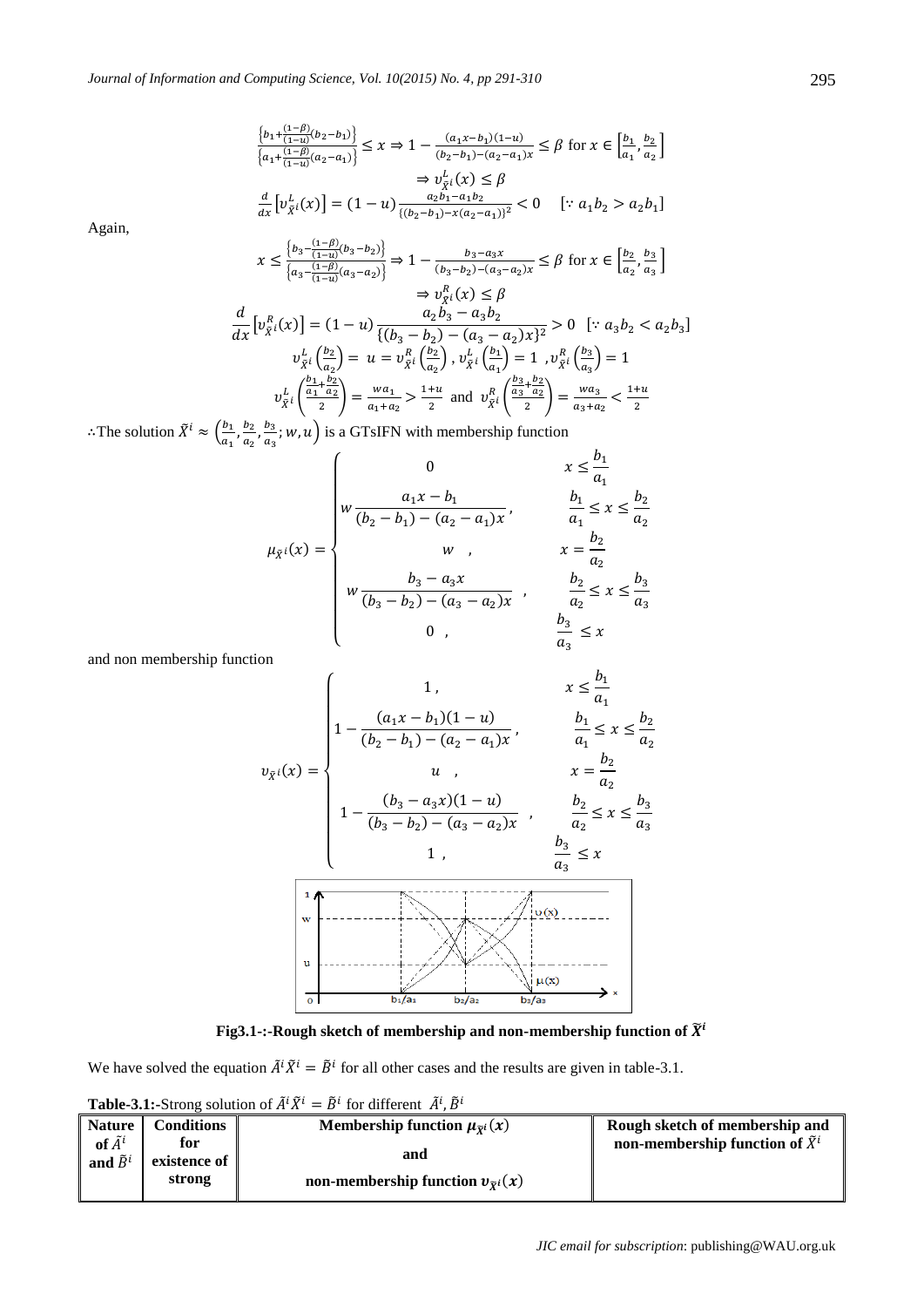| solution $\tilde{X}^i$                                                                                                            |                                                                                                                                                                                                                                                                                                                                                                                                                                                                                                                                                                                                                                                                                                                                                                                                                                                                                                                                                                                                                    |                                                                                                  |
|-----------------------------------------------------------------------------------------------------------------------------------|--------------------------------------------------------------------------------------------------------------------------------------------------------------------------------------------------------------------------------------------------------------------------------------------------------------------------------------------------------------------------------------------------------------------------------------------------------------------------------------------------------------------------------------------------------------------------------------------------------------------------------------------------------------------------------------------------------------------------------------------------------------------------------------------------------------------------------------------------------------------------------------------------------------------------------------------------------------------------------------------------------------------|--------------------------------------------------------------------------------------------------|
| $\tilde{A}^i > 0,$ $\left  \frac{b_1}{a_1} < \frac{b_2}{a_2} < \tilde{B}^i \right  > 0$ $\left  \frac{b_3}{b_3} \right $<br>$a_3$ | $\mu_{\tilde{X}}(x)$<br>$=\begin{cases} \begin{matrix} 0 & x\leq \frac{b_1}{a_1}\\ w\frac{a_1x-b_1}{(b_2-b_1)-(a_2-a_1)x}, & \frac{b_1}{a_1}\leq x\leq \frac{b_2}{a_2}\\ & w\end{matrix}\\ \begin{matrix} w & x=\frac{b_2}{a_2}\\ w\frac{b_3-a_3x}{(b_3-b_2)-(a_3-a_2)x}, & \frac{b_2}{a_2}\leq x\leq \frac{b_3}{a_3} \end{matrix} \end{cases}$<br>0, $\frac{b_3}{a_2} \leq x$<br>$v_{\tilde{X}^i}(x)$<br>$=\begin{cases} &1\,,\quad &x\leq\frac{b_1}{a_1}\\ &1-\frac{(a_1x-b_1)(1-u)}{(b_2-b_1)-(a_2-a_1)x}\,,\;\;\frac{b_1}{a_1}\leq x\leq\frac{b_2}{a_2}\\ &u\quad,\quad &x=\frac{b_2}{a_2}\\ &1-\frac{(b_3-a_3x)(1-u)}{(b_3-b_2)-(a_3-a_2)x}\,\;,\;\;\frac{b_2}{a_2}\leq x\leq\frac{b_3}{a_3}\\ &1\ ,\quad &\frac{b_3}{a_3}\leq x \end{cases}$                                                                                                                                                                                                                                                                 | $\upsilon(x)$<br>$\mu(x)$<br>$b_1/a_1$<br>$b_2/a_2$                                              |
|                                                                                                                                   | $\begin{array}{ c c } \hline \tilde{A}^i>0, & -\frac{b_3}{a_1} < & \mu_{\tilde{X}^i}(x) \\ & & -\frac{b_2}{a_2} < -\frac{b_1}{a_3} \\ & & & \mu_{\tilde{X}^i}(x) \\ & & & & \mu_{\tilde{X}^i}(x) \\ & & & & \mu_{\tilde{X}^i}(x) \\ & & & & \mu_{\tilde{X}^i}(x) \\ & & & & \mu_{\tilde{X}^i}(x) \\ & & & & \mu_{\tilde{X}^i}(x) \\ & & & & \mu_{\tilde{X}^i}(x) \\ & & & & \$<br>$w \frac{-a_3x - b_1}{(b_2 - b_1) - (a_3 - a_2)x}$ , $-\frac{b_2}{a_2} \le x \le -\frac{b_1}{a_3}$<br>0, $-\frac{b_1}{a_2} \le x$<br>$v_{\tilde{X}}(x)$<br>$\begin{array}{l} \left \begin{array}{cc} & 1\,, & x\leq -\displaystyle\frac{b_3}{a_1} \\ \\ \displaystyle 1-\frac{(b_3+a_1x)(1-u)}{(b_3-b_2)-(a_2-a_1)x}\,,-\frac{b_3}{a_1}\leq x\leq -\frac{b_2}{a_2} \\ & u\ , & x=-\displaystyle\frac{b_2}{a_2} \\ \\ \displaystyle 1-\frac{(-a_3x-b_1)(1-u)}{(b_2-b_1)-(a_3-a_2)x}\ ,-\frac{b_2}{a_2}\leq x\leq -\frac{b_1}{a_3} \\ & \xrightarrow{\qquad \qquad \, \, } \end{array} \$<br>$-\frac{\bar{b}_1}{a_2} \leq x$<br>1, | v(x)<br>W<br>$\mathbf{u}$<br>$\mu(x)$<br>- b <sub>3</sub> /a <sub>1</sub><br>- b2/a2<br>$-b1/a3$ |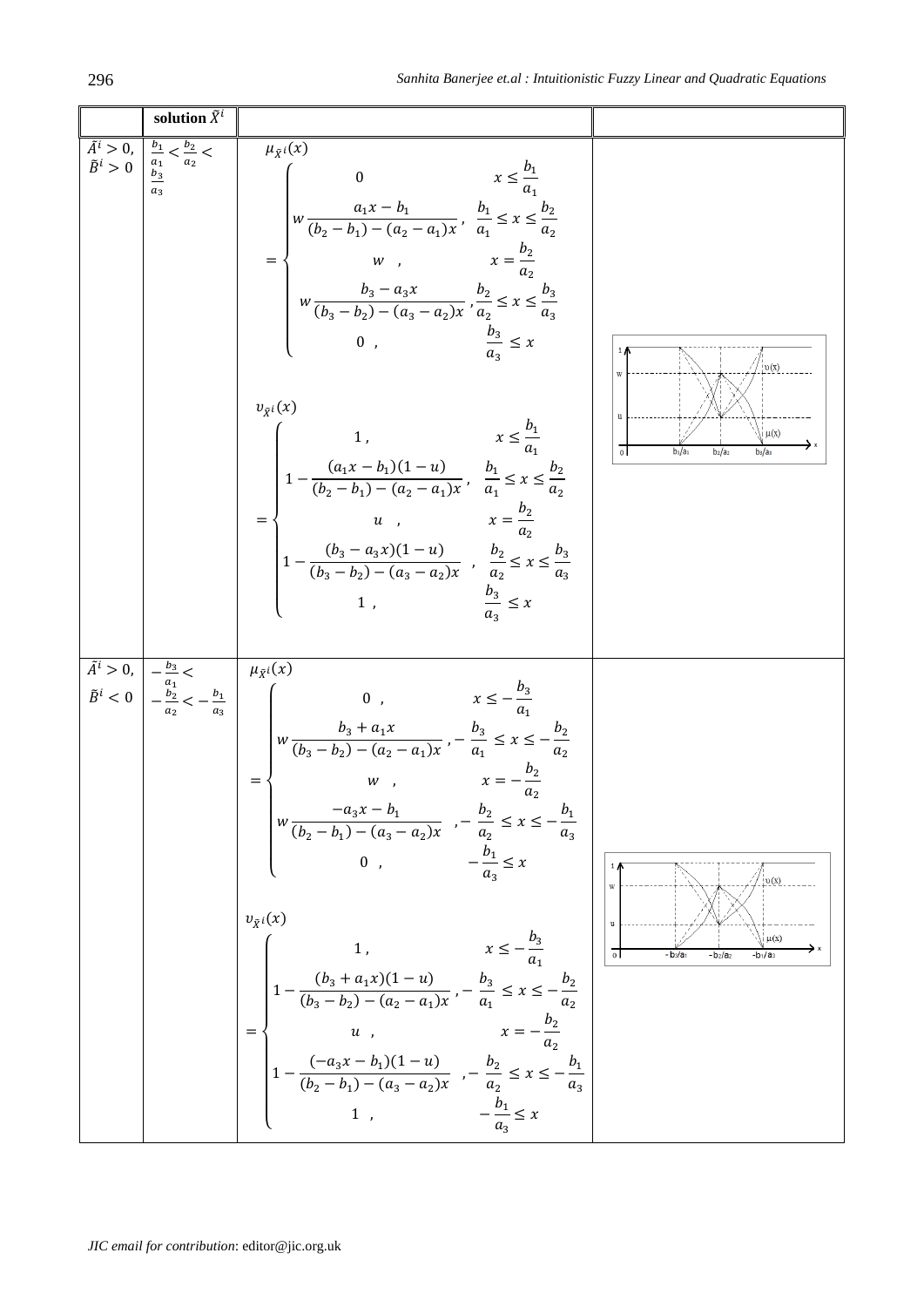|                                       |                                                          | = $\begin{cases} w, & x = -\frac{b_2}{a_2} \\ w \frac{b_3 + a_1 x}{(b_3 - b_2) - (a_2 - a_1)x}, & -\frac{b_2}{a_2} \le x \le -\frac{b_3}{a_1} \end{cases}$<br>$-\frac{b_3}{a} \leq x$<br>0,                                                                                                                                                                                                                                                                                                                                                                                                                                                                                                                                                              |                                                                      |
|---------------------------------------|----------------------------------------------------------|----------------------------------------------------------------------------------------------------------------------------------------------------------------------------------------------------------------------------------------------------------------------------------------------------------------------------------------------------------------------------------------------------------------------------------------------------------------------------------------------------------------------------------------------------------------------------------------------------------------------------------------------------------------------------------------------------------------------------------------------------------|----------------------------------------------------------------------|
|                                       |                                                          | $v_{\tilde{X}^i}(x)$<br>1, $x \le -\frac{b_1}{a_2}$<br>$=\begin{cases}\n1-\frac{(-a_3x-b_1)(1-u)}{(b_2-b_1)-(a_3-a_2)x}-\frac{b_1}{a_3} \leq x \leq -\frac{b_2}{a_2} \\ u, \qquad x=-\frac{b_2}{a_2} \\ 1-\frac{(b_3+a_1x)(1-u)}{(b_3-b_2)-(a_2-a_1)x}-\frac{b_2}{a_2} \leq x \leq -\frac{b_3}{a_1}\n\end{cases}$<br>$-\frac{b_3}{a} \leq x$<br>1,                                                                                                                                                                                                                                                                                                                                                                                                       | v(x)<br>$\mathbf{W}$<br>$\mu(x)$<br>$\overline{\circ}$<br>$-b_1/a_3$ |
| $\tilde{A}^i < 0,$<br>$\tilde{B}^i<0$ | $rac{b_3}{a_3} < \frac{b_2}{a_2}$<br>$< \frac{b_1}{a_1}$ | $\mu_{\tilde{X}^i}(x)$<br>0, $x \leq \frac{b_3}{a_3}$<br>$w \frac{a_3x - b_3}{(a_3 - a_2)x - (b_3 - b_2)}$ , $\frac{b_3}{a_3} \le x \le \frac{b_2}{a_2}$<br>$b_2$<br>= $\begin{cases} w, & x = \frac{b_2}{a_2} \\ w \frac{b_1 - a_1 x}{(a_2 - a_1)x - (b_2 - b_1)}, & \frac{b_2}{a_2} \le x \le \frac{b_1}{a_1} \end{cases}$<br>$rac{b_1}{a_1} \leq x$<br>0,<br>$v_{\tilde{X}}(x)$<br>1, $x \le \frac{b_3}{a_3}$<br>$= \begin{cases} 1, & x \le \frac{b_3}{a_3} \\ 1 - \frac{(a_3x - b_3)(1 - u)}{(a_3 - a_2)x - (b_3 - b_2)} , & \frac{b_3}{a_3} \le x \le \frac{b_2}{a_2} \\ u, & x = \frac{b_2}{a_2} \\ 1 - \frac{(b_1 - a_1x)(1 - u)}{(a_2 - a_1)x - (b_2 - b_1)} , & \frac{b_2}{a_2} \le x \le \frac{b_1}{a_1} \\ 0, & \frac{b_1}{a_1} \le x \end{$ | 1 <sub>0</sub><br>$\nu(x)$<br>W<br>$\mu(x)$                          |

From the above table we see that in each case if the given conditions are satisfied then we get the **strong solution** otherwise we get the **weak solution**.

# **3.2 Solution procedure of**  $\widetilde{X}^i + \widetilde{A}^i = \widetilde{B}^i$

Consider the equation

$$
\tilde{X}^i + \tilde{A}^i = \tilde{B}^i
$$
\nwhere  $\tilde{A}^i = (a_1, a_2, a_3; w_a, u_a), \tilde{B}^i = (b_1, b_2, b_3; w_b, u_b)$  are positive GTIFNs. (3.2.1)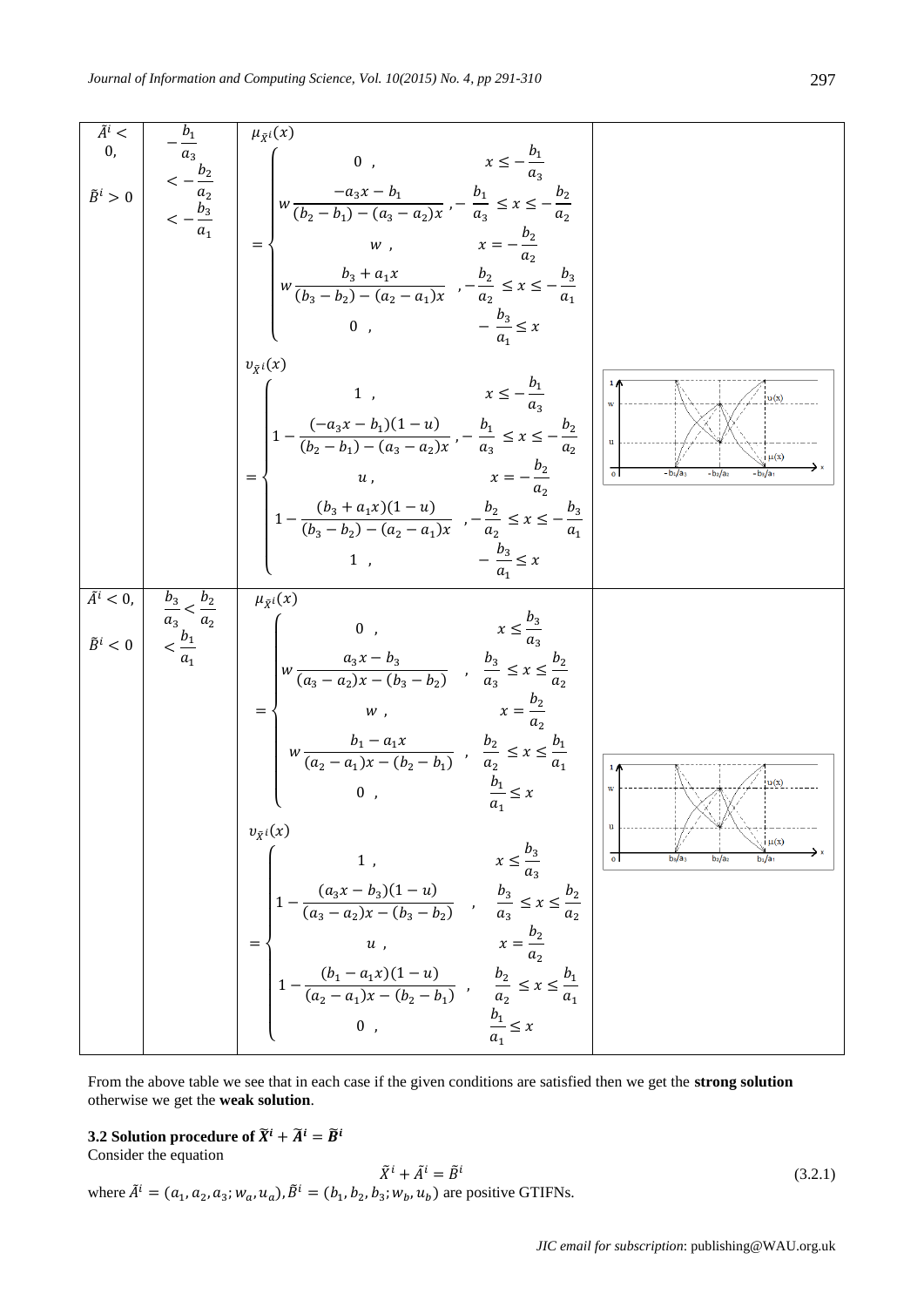We have

$$
A_{\alpha,\beta}^{i} = \langle \left[a_1 + \frac{\alpha}{w_a}(a_2 - a_1), a_3 - \frac{\alpha}{w_a}(a_3 - a_2)\right], \left[a_1 + \frac{(1-\beta)}{(1-u_a)}(a_2 - a_1), a_3 - \frac{(1-\beta)}{(1-u_a)}(a_3 - a_2)\right] \rangle
$$
  
\n
$$
B_{\alpha,\beta}^{i} = \langle \left[b_1 + \frac{\alpha}{w_b}(b_2 - b_1), b_3 - \frac{\alpha}{w_b}(b_3 - b_2)\right], \left[b_1 + \frac{(1-\beta)}{(1-u_b)}(b_2 - b_1), b_3 - \frac{(1-\beta)}{(1-u_b)}(b_3 - b_2)\right] \rangle
$$
  
\nLet  $w = \min(w_a, w_b)$  and  $u = \max(u_a, u_b)$ 

Let  $X_{\alpha,\beta}^i = \langle [X_{\mu_L}(\alpha), X_{\mu_R}(\alpha)], [X_{\nu_L}(\beta), X_{\nu_R}(\beta)] \rangle$  be the  $(\alpha, \beta)$ -cut of the strong solution.

$$
\therefore \text{ The equation (3.2.1) becomes } X_{\alpha,\beta}^i + A_{\alpha,\beta}^i = B_{\alpha,\beta}^i \tag{3.2.2}
$$

**Case1:-** when  $\tilde{A}^i > \tilde{B}^i$  then  $\tilde{X}^i$  is negative.

The strong solution  $\tilde{X}^i$  is a GTIFN  $(b_1 - a_1, b_2 - a_2, b_3 - a_3; w, u)$  whose membership function is

$$
\mu_{\tilde{X}^i}(x) = \begin{cases}\n0, & x \le b_1 - a_1 \\
w \frac{x - (b_1 - a_1)}{(b_2 - b_1) - (a_2 - a_1)} & b_1 - a_1 \le x \le b_2 - a_2 \\
w, & x = b_2 - a_2 \\
w \frac{(b_3 - a_3) - x}{(b_3 - b_2) - (a_3 - a_2)} & b_2 - a_2 \le x \le b_3 - a_3 \\
0, & b_3 - a_3 \le x\n\end{cases}
$$

and non-membership function is

$$
v_{\tilde{X}^i}(x) = \begin{cases} 1, & x \le b_1 - a_1 \\ 1 - \frac{\{x - (b_1 - a_1)\}(1 - u)}{(b_2 - b_1) - (a_2 - a_1)} \\ u, & x = b_2 - a_2 \end{cases}
$$
  

$$
v_{\tilde{X}^i}(x) = \begin{cases} 1, & x \le b_1 - a_1 \\ u, & x \le b_2 - a_2 \end{cases}
$$
  

$$
1 - \frac{\{(b_3 - a_3) - x\}(1 - u)}{(b_3 - b_2) - (a_3 - a_2)} \\ v_{\tilde{X}^i}(x) = \begin{cases} 1, & b_3 - a_3 \le x \\ u_{\tilde{X}^i}(x) \le u_{\tilde{X}^i}(x) \end{cases}
$$

**Fig-3.2:-Rough sketch of membership and non-membership function of**  $\tilde{X}^i$ **Case2:-** when  $\tilde{A}^i < \tilde{B}^i$  then  $\tilde{X}^i$  is positive.

The strong solution  $\tilde{X}^i$  is a GTIFN  $(b_1 - a_1, b_2 - a_2, b_3 - a_3; w, u)$  whose membership function is

$$
\mu_{\bar{x}^{i}}(x) = \begin{cases}\n0, & x \leq b_1 - a_1 \\
w \frac{x - (b_1 - a_1)}{(b_2 - b_1) - (a_2 - a_1)} & b_1 - a_1 \leq x \leq b_2 - a_2 \\
w, & x = b_2 - a_2 \\
w \frac{(b_3 - a_3) - x}{(b_3 - b_2) - (a_3 - a_2)} & b_2 - a_2 \leq x \leq b_3 - a_3 \\
0, & b_3 - a_3 \leq x\n\end{cases}
$$

and non-membership function

$$
v_{\tilde{X}^{i}}(x) = \begin{cases} 1, & x \leq b_1 - a_1 \\ 1 - \frac{\{x - (b_1 - a_1)\}(1 - u)}{(b_2 - b_1) - (a_2 - a_1)} \\ u, & x = b_2 - a_2 \\ 1 - \frac{\{(b_3 - a_3) - x\}(1 - u)}{(b_3 - b_2) - (a_3 - a_2)} \\ 1, & b_3 - a_3 \leq x \end{cases}
$$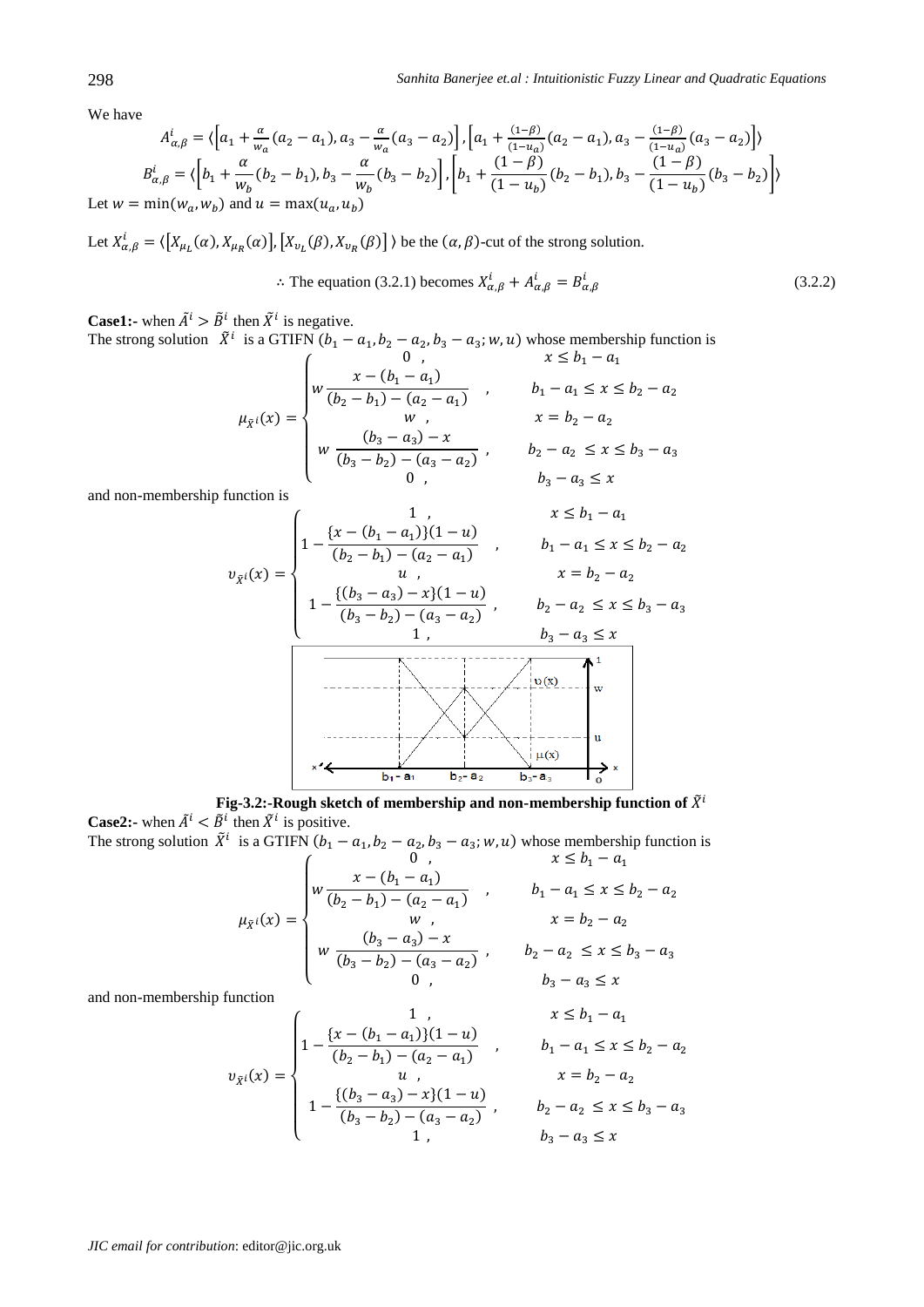

**Fig-3.3:-** Rough sketch of membership non-membership function of  $\tilde{X}^i$ **3.3 Solution procedure of**  $\widetilde{A}^i \widetilde{X}^i + \widetilde{B}^i = \widetilde{C}^i$ 

Consider the equation

$$
\tilde{A}^i \tilde{X}^i + \tilde{B}^i = \tilde{C}^i \tag{3.3.1}
$$

We can solve this equation in two steps:

In the first step we solve the equation  $\tilde{Y}^i + \tilde{B}^i = \tilde{C}^i$  and in the second step we solve the equation  $\tilde{A}^i \tilde{X}^i = \tilde{Y}^i$ .

Here we discuss a problem following Buckley,Qu[7] using the strong and weak solution concept. Here datas are taken as GTIFNs.

**Problem-3.1 (following [7]):-** Suppose a cattle dealer has bought 1000 cows with price rupees Rs.5000/- for each cow. He decides to sell the around 25%  $(\tilde{A}^i = (0.15,0.25,0.35;0.8,0.1))$  of total cows with the profit about Rs.20%  $(\tilde{B}^i$ 

 $(0.15, 0.20, 0.25; 0.7, 0.2)$  for each cow. Then he decides to sell the rest part of total cows. So, what would be the approximate selling price for each cow such that his average profit would become around Rs.30%  $(\tilde{C}^i = (0.25, 0.30, 0.35; 0.8, 0.1))$  for each cow?

**Solution:**- Let  $\tilde{P}^i > 0$  be the unknown price of the remaining cows. Then we have to solve

$$
(1000\tilde{A}^i)(5000\tilde{B}^i) + (1000 - 1000\tilde{A}^i)(\tilde{P}^i - 5000) = (1000)(5000)\tilde{C}^i
$$
 (a)

Now

$$
A_{\alpha,\beta}^{i} = \langle \left[ 0.15 + 0.10 \frac{\alpha}{w}, 0.35 - 0.10 \frac{\alpha}{w} \right], \left[ 0.15 + 0.10 \frac{(1-\beta)}{(1-u)}, 0.35 - 0.10 \frac{(1-\beta)}{(1-u)} \right] \rangle,
$$
  
\n
$$
B_{\alpha,\beta}^{i} = \langle \left[ 0.15 + 0.05 \frac{\alpha}{w}, 0.25 - 0.05 \frac{\alpha}{w} \right], \left[ 0.15 + 0.05 \frac{(1-\beta)}{(1-u)}, 0.25 - 0.05 \frac{(1-\beta)}{(1-u)} \right] \rangle,
$$
  
\n
$$
C_{\alpha,\beta}^{i} = \langle \left[ 0.25 + 0.05 \frac{\alpha}{w}, 0.35 - 0.05 \frac{\alpha}{w} \right], \left[ 0.25 + 0.05 \frac{(1-\beta)}{(1-u)}, 0.35 - 0.05 \frac{(1-\beta)}{(1-u)} \right] \rangle
$$

where  $w = min(0.7, 0.8, 0.8) = 0.7$  and  $u = max(0.1, 0.2, 0.1) = 0.2$ Set  $P_{\alpha,\beta}^{i} = \langle [P_{\mu_L}(\alpha), P_{\mu_R}(\alpha)], [P_{\nu_L}(\beta), P_{\nu_R}(\beta)] \rangle$ We 1st look at the strong solution.

Then the equation (a) becomes

$$
5000[0.15 + 0.10\frac{\alpha}{w}, 0.35 - 0.10\frac{\alpha}{w}][0.15 + 0.05\frac{\alpha}{w}, 0.25 - 0.05\frac{\alpha}{w}]
$$
  
+ 
$$
([1,1] - [0.15 + 0.10\frac{\alpha}{w}, 0.35 - 0.10\frac{\alpha}{w}]) ([P_{\mu_L}(\alpha), P_{\mu_R}(\alpha)] - [5000,5000])
$$
  
= 
$$
5000[0.25 + 0.05\frac{\alpha}{w}, 0.35 - 0.05\frac{\alpha}{w}]
$$
  
and  

$$
5000[0.15 + 0.10\frac{(1 - \beta)}{(1 - u)}, 0.35 - 0.10\frac{(1 - \beta)}{(1 - u)}][0.15 + 0.05\frac{(1 - \beta)}{(1 - u)}, 0.25 - 0.05\frac{(1 - \beta)}{(1 - u)}]
$$
  

$$
[(54.1 - [0.45 + 0.10(1 - \beta), 0.35 - 0.10(1 - \beta)])(58.6 \times 2.5 - 0.05(1 - \alpha)]
$$

$$
+\left([1,1]-\left[0.15+0.10\frac{(-\mu)}{(1-u)},0.35-0.10\frac{(-\mu)}{(1-u)}\right]\right)\left(\left[P_{\mu_L}(\alpha),P_{\mu_R}(\alpha)\right]-\left[5000,5000\right]\right)
$$
\n
$$
=5000\left[0.25+0.05\frac{(1-\beta)}{(1-u)},0.35-0.05\frac{(1-\beta)}{(1-u)}\right]
$$
\n
$$
\Rightarrow P_{\mu_L}(\alpha) = 5000\left\{\frac{0.8775+0.1275\frac{\alpha}{w}-0.005\left(\frac{\alpha}{w}\right)^{2}}{(0.65+0.10\frac{\alpha}{w})}\right\}, P_{\mu_R}(\alpha) = 5000\left\{\frac{1.1125-0.1075\frac{\alpha}{w}-0.005\left(\frac{\alpha}{w}\right)^{2}}{(0.85-0.10\frac{\alpha}{w})}\right\}
$$
\n
$$
P_{\nu_L}(\beta) = 5000\left\{\frac{0.8775+0.1275\left(\frac{1-\beta}{1-u}\right)-0.005\left(\frac{1-\beta}{1-u}\right)^{2}}{(0.65+0.10\frac{1-\beta}{1-u})}\right\}\text{ and } P_{\nu_R}(\beta) = 5000\left\{\frac{1.1125-0.1075\left(\frac{1-\beta}{1-u}\right)-0.005\left(\frac{1-\beta}{1-u}\right)^{2}}{(0.85-0.10\frac{1-\beta}{1-u})}\right\}
$$

Now,  $\frac{a}{d\alpha} [P_{\mu_L}(\alpha)] < 0$  and  $\frac{a}{d\beta} [P_{\nu_L}(\beta)] >$ 

}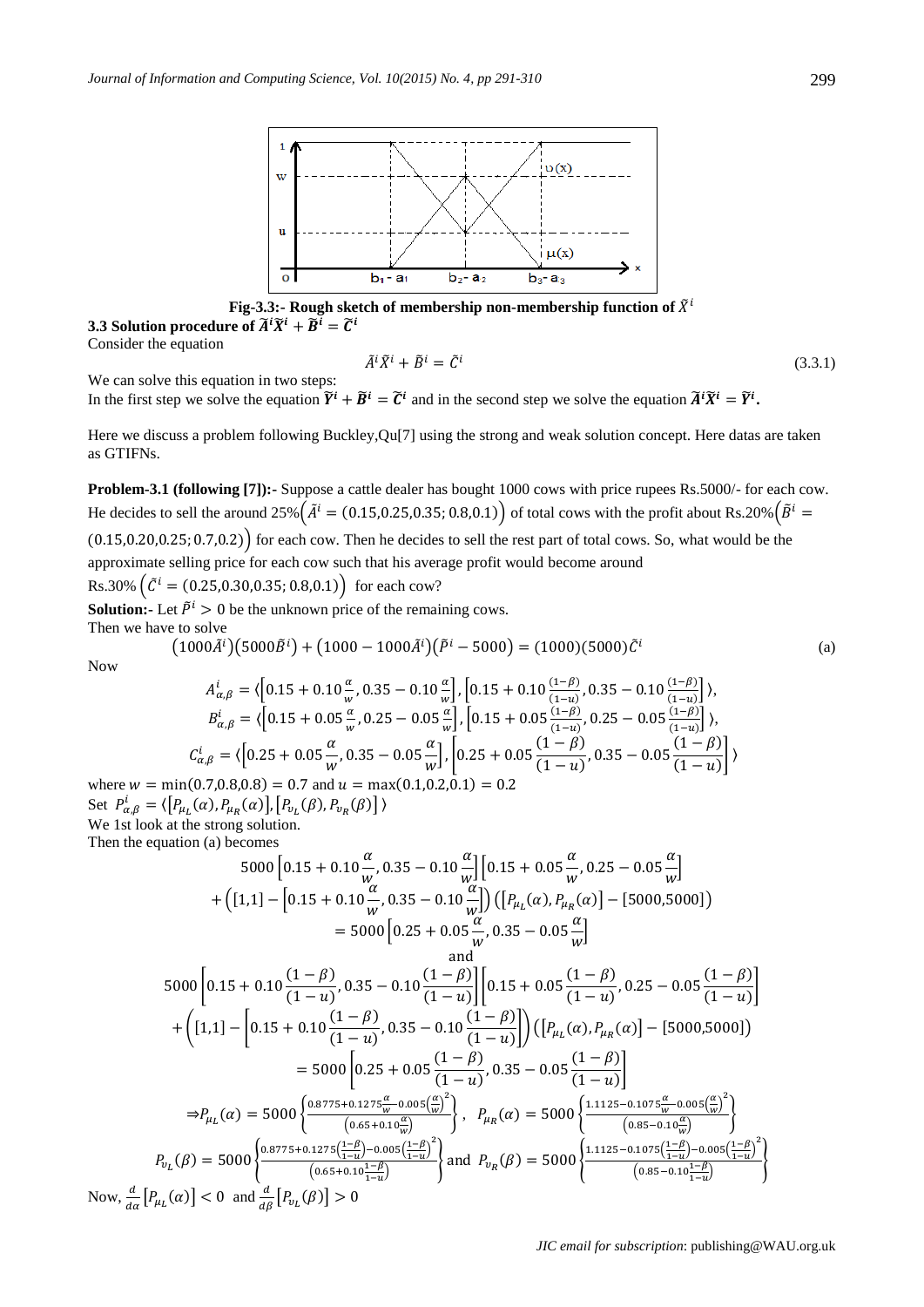(3.4.1)

#### Hence the strong solution does not exist here. Now we will find the weak solution.

Set  $P_{\mu_L}(\alpha) = 5000 \left( \frac{1.1125 - 0.153571\alpha - 0.0102041\alpha^2}{(0.85 - 0.143857\alpha)} \right)$  $\left( \frac{0.0153571\alpha - 0.0102041\alpha^2}{0.085 - 0.142857\alpha} \right)$  and  $P_{\mu_R}(\alpha) = 5000 \left( \frac{0.8775 + 0.182143\alpha - 0.0102041\alpha^2}{0.65 + 0.142857\alpha} \right)$  $\frac{(0.65+0.142857\alpha)}{(0.65+0.142857\alpha)}$  $P_{v_L}(\beta) = 5000 \frac{\left( \frac{1.1125 - 0.134375(1 - \beta) - 0.0078125(1 - \beta)^2}{0.85 - 0.125(1 - \beta)} \right)}{0.85 - 0.125(1 - \beta)}$  $\left.\begin{array}{l} 4375(1-\beta)-0.0078125(1-\beta)^2\\0.85-0.125(1-\beta)\end{array}\right\}, P_{v_R}(\beta)=5000\left\{\begin{array}{l} 0.8775+0.159375(1-\beta)-0.0078125(1-\beta)^2\\0.65+0.125(1-\beta)\end{array}\right.$  $\frac{0.65+0.125(1-\beta)}{0.65+0.125(1-\beta)}$  $\therefore$  The  $(\alpha, \beta)$ - cut of the weak solution is  $P_{\alpha,\beta}^{i} = \langle \left[ P_{\mu_L}(\alpha), P_{\mu_R}(\alpha) \right], \left[ P_{\nu_L}(\beta), P_{\nu_R}(\beta) \right] \rangle$ Where  $[P_{\mu_L}(\alpha), P_{\mu_R}(\alpha)] = \left\{ x: 5000 \left( \frac{1.1125 - 0.153571\alpha - 0.0102041\alpha^2}{(0.85 - 0.142857\alpha)} \right) \right\}$  $\left( \frac{0.0153571a - 0.0102041a^2}{0.085 - 0.142857a} \right) \le x \le 5000 \left( \frac{0.8775 + 0.182143a - 0.0102041a^2}{0.65 + 0.142857a} \right)$  $\left( \frac{0.65+0.142857\alpha}{0.65+0.142857\alpha} \right)$ and  $[P_{v_L}(\beta), P_{v_R}(\beta)] = \left\{ x: 5000 \left\{ \frac{1.1125 - 0.134375(1-\beta) - 0.0078125(1-\beta)^2}{0.95 - 0.125(1-\beta)} \right\} \right\}$  $\frac{4375(1-\beta)-0.0078125(1-\beta)^2}{0.85-0.125(1-\beta)} \leq x \leq 5000 \left\{ \frac{1.1125-0.134375(1-\beta)-0.0078125(1-\beta)^2}{0.85-0.125(1-\beta)} \right\}$  $\left\{\n \begin{array}{l}\n \text{1375} \left(1-p\right) \quad \text{0.0378125} \left(1-p\right) \\
 \text{0.85} -0.125 \left(1-\beta\right)\n \end{array}\n \right\}\n \right\}$ 

 $\therefore$  The solution is a GTsIFN  $\tilde{P}^i \approx (6544.12,6666.67,6750; 0.7,0.2)$  and the rough sketch of the membership and nonmembership function is given below



Fig-3.4:- Rough sketch of membership and non-membership function of  $\tilde{P}^i$ 

### **3.4** Solution of Quadratic equation  $\widetilde{A}^i \widetilde{X}^{i^2} = \widetilde{B}^i$ Consider the equation

where 
$$
\tilde{A}^i = (a_1, a_2, a_3; w_a, u_a)
$$
,  $\tilde{B}^i = (b_1, b_2, b_3; w_b, u_b)$  are positive GTIFNs.  
We have

$$
A_{\alpha,\beta}^{i} = \langle \left[a_{1} + \frac{\alpha}{w_{\alpha}}(a_{2} - a_{1}), a_{3} - \frac{\alpha}{w_{\alpha}}(a_{3} - a_{2})\right], \left[a_{1} + \frac{(1-\beta)}{(1-u_{\alpha})}(a_{2} - a_{1}), a_{3} - \frac{(1-\beta)}{(1-u_{\alpha})}(a_{3} - a_{2})\right] \rangle
$$
  
\n
$$
B_{\alpha,\beta}^{i} = \langle \left[b_{1} + \frac{\alpha}{w_{b}}(b_{2} - b_{1}), b_{3} - \frac{\alpha}{w_{b}}(b_{3} - b_{2})\right], \left[b_{1} + \frac{(1-\beta)}{(1-u_{b})}(b_{2} - b_{1}), b_{3} - \frac{(1-\beta)}{(1-u_{b})}(b_{3} - b_{2})\right] \rangle
$$
  
\n
$$
= \min(w_{\alpha}, w_{b}) \text{ and } u = \max(u_{\alpha}, u_{b})
$$

Let  $w =$ ) and  $u = max(u)$ )

Let  $X_{\alpha,\beta}^i = \langle [X_{\mu_i}(\alpha), X_{\mu_k}(\alpha)], [X_{\nu_i}(\beta), X_{\nu_k}(\beta)] \rangle$  be the  $(\alpha, \beta)$ -cut of the strong solution. Here we only consider the positive solution.

 $\therefore$  The equation (3.4.1) becomes

$$
A_{\alpha,\beta}^{i} X_{\alpha,\beta}^{i}^{2} = B_{\alpha,\beta}^{i}
$$
\n
$$
\Rightarrow \langle \left[a_{1} + \frac{\alpha}{w}(a_{2} - a_{1}), a_{3} - \frac{\alpha}{w}(a_{3} - a_{2})\right], \left[a_{1} + \frac{(1-\beta)}{(1-u)}(a_{2} - a_{1}), a_{3} - \frac{(1-\beta)}{(1-u)}(a_{3} - a_{2})\right] \rangle
$$
\n
$$
\langle \left[X_{\mu_{L}}^{2}(\alpha), X_{\mu_{R}}^{2}(\alpha)\right], \left[X_{\nu_{L}}^{2}(\beta), X_{\nu_{R}}^{2}(\beta)\right] \rangle
$$
\n
$$
= \langle \left[b_{1} + \frac{\alpha}{w}(b_{2} - b_{1}), b_{3} - \frac{\alpha}{w}(b_{3} - b_{2})\right], \left[b_{1} + \frac{(1-\beta)}{(1-u)}(b_{2} - b_{1}), b_{3} - \frac{(1-\beta)}{(1-u)}(b_{3} - b_{2})\right] \rangle
$$
\n
$$
\Rightarrow \left[a_{1} + \frac{\alpha}{w}(a_{2} - a_{1}), a_{3} - \frac{\alpha}{w}(a_{3} - a_{2})\right] \left[X_{\mu_{L}}^{2}(\alpha), X_{\mu_{R}}^{2}(\alpha)\right]
$$
\n
$$
= \left[b_{1} + \frac{\alpha}{w}(b_{2} - b_{1}), b_{3} - \frac{\alpha}{w}(b_{3} - b_{2})\right]
$$
\n(3.4.2)

and,

$$
\begin{aligned}\n\left[a_1 + \frac{(1-\beta)}{(1-u)}(a_2 - a_1), a_3 - \frac{(1-\beta)}{(1-u)}(a_3 - a_2)\right] \left[X_{v_L}{}^2(\beta), X_{v_R}{}^2(\beta)\right] \\
&= \left[b_1 + \frac{(1-\beta)}{(1-u)}(b_2 - b_1), \qquad b_3 - \frac{(1-\beta)}{(1-u)}(b_3 - b_2)\right] \\
&\Longrightarrow \left\{a_1 + \frac{\alpha}{w}(a_2 - a_1)\right\} X_{\mu_L}{}^2(\alpha) = b_1 + \frac{\alpha}{w}(b_2 - b_1)\n\end{aligned}
$$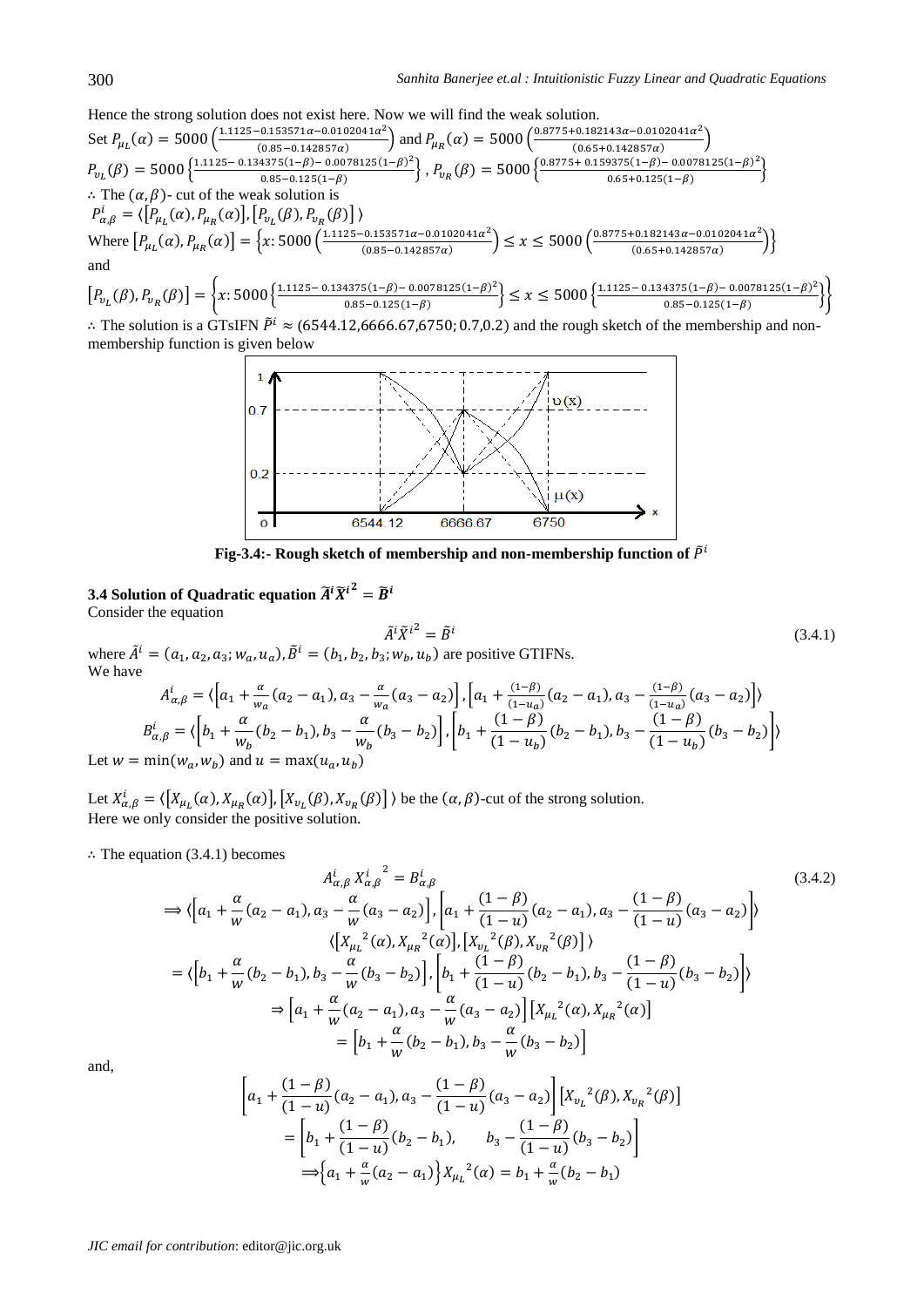$$
\left\{ a_3 - \frac{\alpha}{w} (a_3 - a_2) \right\} X_{\mu_R}^2(\alpha) = b_3 - \frac{\alpha}{w} (b_3 - b_2)
$$
  

$$
\left\{ a_1 + \frac{(1 - \beta)}{(1 - u)} (a_2 - a_1) \right\} X_{\nu_L}^2(\beta) = b_1 + \frac{(1 - \beta)}{(1 - u)} (b_2 - b_1)
$$
  

$$
\left\{ a_3 - \frac{(1 - \beta)}{(1 - u)} (a_3 - a_2) \right\} X_{\nu_R}^2(\beta) = b_3 - \frac{(1 - \beta)}{(1 - u)} (b_3 - b_2)
$$

or,

$$
X_{\mu_L}(\alpha) = \sqrt{\frac{\left\{\begin{matrix} b_1 + \frac{\alpha}{w}(b_2 - b_1) \end{matrix}\right\}}{\left\{\begin{matrix} a_1 + \frac{\alpha}{w}(a_2 - a_1) \end{matrix}\right\}}}, X_{\mu_R}(\alpha) = \sqrt{\frac{\left\{\begin{matrix} b_3 - \frac{\alpha}{w}(b_3 - b_2) \end{matrix}\right\}}{\left\{\begin{matrix} a_3 - \frac{\alpha}{w}(a_3 - a_2) \end{matrix}\right\}}},
$$

$$
X_{\nu_L}(\beta) = \sqrt{\frac{\left\{\begin{matrix} b_1 + \frac{(1 - \beta)}{(1 - u)}(b_2 - b_1) \end{matrix}\right\}}{\left\{\begin{matrix} a_1 + \frac{(1 - \beta)}{(1 - u)}(a_2 - a_1) \end{matrix}\right\}}}, \qquad X_{\nu_R}(\beta) = \sqrt{\frac{\left\{\begin{matrix} b_3 - \frac{(1 - \beta)}{(1 - u)}(b_3 - b_2) \end{matrix}\right\}}{\left\{\begin{matrix} a_3 - \frac{(1 - \beta)}{(1 - u)}(a_3 - a_2) \end{matrix}\right\}}}
$$

Now

$$
\frac{d}{d\alpha}[X_{\mu_L}(\alpha)] = \frac{1}{2w} \sqrt{\frac{\left\{\frac{a_1 + \frac{\alpha}{w}(a_2 - a_1)\right\}}{\left\{b_1 + \frac{\alpha}{w}(b_2 - b_1)\right\}} \frac{a_1 b_2 - a_2 b_1}{\left\{a_1 + \frac{\alpha}{w}(a_2 - a_1)\right\}^2}} > 0 \Rightarrow a_1 b_2 > a_2 b_1,
$$
\n
$$
\frac{d}{d\alpha}[X_{\mu_R}(\alpha)] = \frac{1}{2w} \sqrt{\frac{\left\{\frac{a_3 - \frac{\alpha}{w}(a_3 - a_2)\right\}}{\left\{b_3 - \frac{\alpha}{w}(b_3 - b_2)\right\}} \frac{a_3 b_2 - a_2 b_3}{\left\{a_3 - \frac{\alpha}{w}(a_3 - a_2)\right\}^2}} < 0 \Rightarrow a_3 b_2 < a_2 b_3
$$

And

$$
X_{\mu_L}(w) = X_{\mu_R}(w) = \sqrt{\frac{b_2}{a_2}}
$$

again

$$
\frac{d}{d\beta}\left[X_{v_L}(\beta)\right] = \frac{1}{2(1-u)} \sqrt{\frac{\left\{a_1 + \frac{(1-\beta)}{(1-u)}(a_2 - a_1)\right\}}{\left\{b_1 + \frac{(1-\beta)}{(1-u)}(b_2 - b_1)\right\}} \frac{a_2b_1 - a_1b_2}{\left\{a_1 + \frac{(1-\beta)}{(1-u)}(a_2 - a_1)\right\}}}} < 0 \Rightarrow a_1b_2 > a_2b_1 ,
$$
\n
$$
\frac{d}{d\beta}\left[X_{v_R}(\beta)\right] = \frac{1}{2(1-u)} \sqrt{\frac{\left\{a_3 - \frac{(1-\beta)}{(1-u)}(a_3 - a_2)\right\}}{\left\{b_3 - \frac{(1-\beta)}{(1-u)}(b_3 - b_2)\right\}} \frac{a_2b_3 - a_3b_2}{\left\{a_3 - \frac{(1-\beta)}{(1-u)}(a_3 - a_2)\right\}}}} > 0 \Rightarrow a_3b_2 < a_2b_3
$$

And

$$
X_{v_L}(u) = X_{v_R}(u) = \sqrt{\frac{b_2}{a_2}}
$$

Hence in this case strong solution exists if  $\frac{b_1}{a_1} < \frac{b_1}{a_1}$  $\frac{b_2}{a_2} < \frac{b}{a}$  $\boldsymbol{a}$ : The positive solution of the equation  $\tilde{A}^i \tilde{X}^{i^2} = \tilde{B}^i$  is given by  $\tilde{X}^i$  with its  $(\alpha, \beta)$ -cut  $X_{\alpha,\beta}^{i} = \langle [X_{\mu_{i}}(\alpha), X_{\mu_{p}}(\alpha)], [X_{\nu_{i}}(\beta), X_{\nu_{p}}(\beta)] \rangle$ 

Where

$$
\begin{aligned}\n\left[X_{\mu_L}(\alpha), X_{\mu_R}(\alpha)\right] &= \left\{ x \colon \sqrt{\frac{\left\{b_1 + \frac{\alpha}{w}(b_2 - b_1)\right\}}{\left\{a_1 + \frac{\alpha}{w}(a_2 - a_1)\right\}} \right\} \le x \le \sqrt{\frac{\left\{b_3 - \frac{\alpha}{w}(b_3 - b_2)\right\}}{\left\{a_3 - \frac{\alpha}{w}(a_3 - a_2)\right\}}\right\} \\
X_{\mu_L}(0) &= \sqrt{\frac{b_1}{a_1}}, X_{\mu_L}(w) = \sqrt{\frac{b_2}{a_2}}, X_{\mu_R}(w) = \sqrt{\frac{b_2}{a_2}}, X_{\mu_R}(0) = \sqrt{\frac{b_3}{a_3}}\n\end{aligned}
$$

And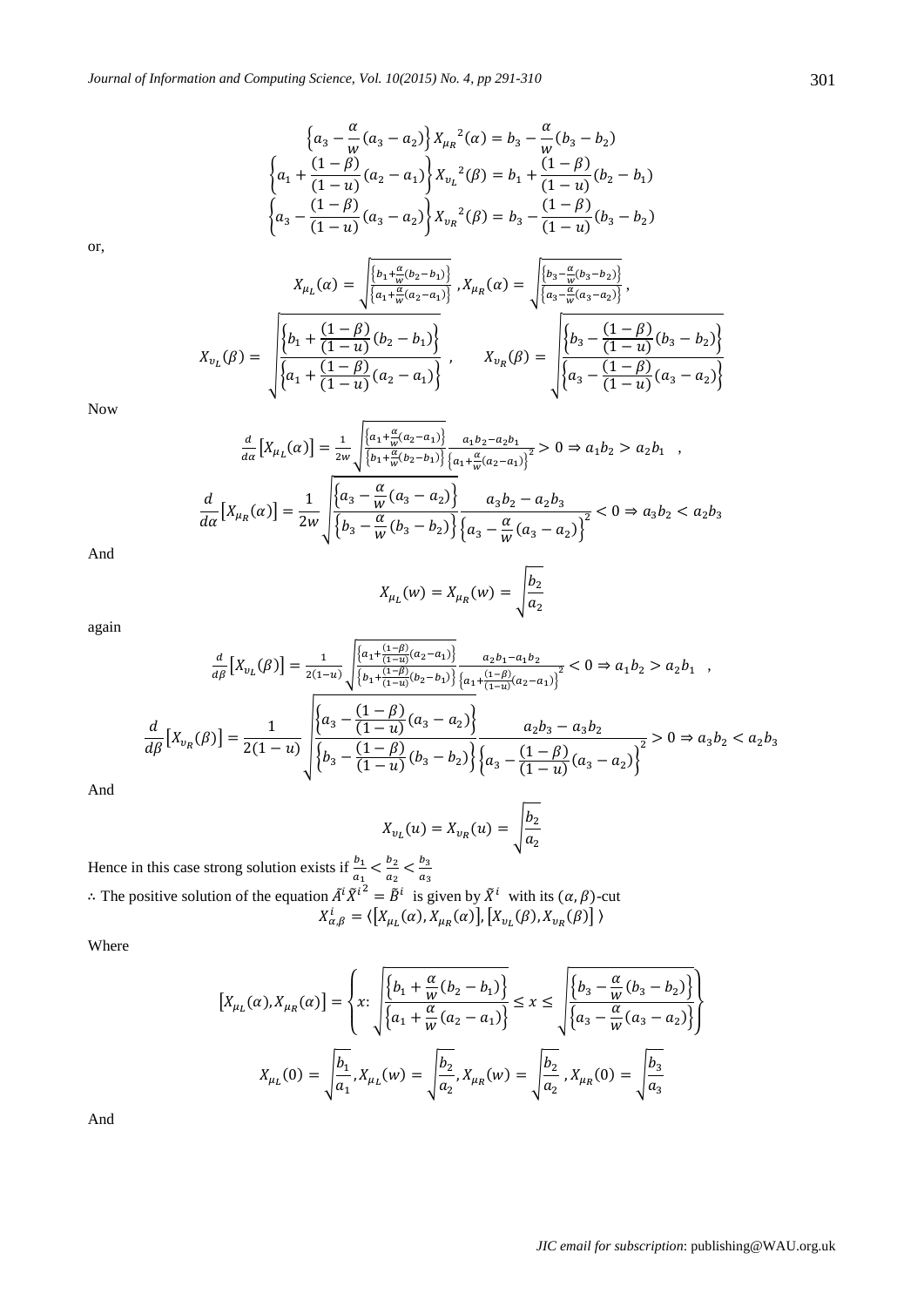}  $\mathbf{I}$  $\cdot$  $\mathbf{I}$  $\mathbf{I}$ 

$$
\begin{aligned}\n\left[X_{v_L}(\beta), X_{v_R}(\beta)\right] &= \left\{ x: \left\{ \frac{\left\{b_1 + \frac{(1-\beta)}{(1-u)}(b_2 - b_1)\right\}}{\left\{a_1 + \frac{(1-\beta)}{(1-u)}(a_2 - a_1)\right\}} \right\} \le x \le \left\{ \frac{\left\{b_3 - \frac{(1-\beta)}{(1-u)}(b_3 - b_2)\right\}}{\left\{a_3 - \frac{(1-\beta)}{(1-u)}(a_3 - a_2)\right\}} \right\} \\
X_{v_L}(1) &= \left\{ \frac{b_1}{a_1}, X_{v_L}(u) = \sqrt{\frac{b_2}{a_2}}, X_{v_R}(u) = \sqrt{\frac{b_2}{a_2}}, X_{v_R}(1) = \sqrt{\frac{b_3}{a_3}} \right\} \\
\frac{\left\{b_1 + \frac{\alpha}{w}(b_2 - b_1)\right\}}{\left\{a_1 + \frac{\alpha}{w}(a_2 - a_1)\right\}} \le x \Rightarrow w \frac{a_1 x^2 - b_1}{(b_2 - b_1) - (a_2 - a_1)x^2} \ge \alpha \quad \text{for } x \in \left[\sqrt{\frac{b_1}{a_1}}, \sqrt{\frac{b_2}{a_2}}\right] \\
&\Rightarrow \mu_{\bar{X}}^L(x) \ge \alpha \\
\frac{d}{dx} \left[\mu_{\bar{X}}^L(x)\right] &= \frac{2xw(a_1 b_2 - a_2 b_1)}{((b_2 - b_1) - x^2(a_2 - a_1))^2} > 0 \quad \left[\because a_1 b_2 > a_2 b_1\right]\n\end{aligned}
$$

Again,

$$
x \le \sqrt{\frac{b_3 - \frac{\alpha}{w}(b_3 - b_2)}{\{a_3 - \frac{\alpha}{w}(a_3 - a_2)\}}} \Rightarrow w \frac{b_3 - a_3 x^2}{(b_3 - b_2) - (a_3 - a_2)x^2} \ge \alpha \text{ for } x \in \left[\sqrt{\frac{b_2}{a_2}}, \sqrt{\frac{b_3}{a_3}}\right]
$$

$$
\Rightarrow \mu_{\tilde{X}}^R(x) \ge \alpha
$$

$$
\frac{d}{dx} \left[\mu_{\tilde{X}}^R(x)\right] = \frac{2xw(a_3b_2 - a_2b_3)}{\{(b_3 - b_2) - (a_3 - a_2)x^2\}^2} < 0 \quad [\because a_3b_2 < a_2b_3]
$$

$$
\mu_{\tilde{X}}^L\left(\sqrt{\frac{b_2}{a_2}}\right) = w = \mu_{\tilde{X}}^R\left(\sqrt{\frac{b_2}{a_2}}\right), \mu_{\tilde{X}}^L\left(\sqrt{\frac{b_1}{a_1}}\right) = 0, \mu_{\tilde{X}}^R\left(\sqrt{\frac{b_3}{a_3}}\right) = 0
$$

$$
\mu_{\tilde{X}}^L\left(\frac{\sqrt{b_1}}{2} + \sqrt{\frac{b_2}{a_2}}\right) = \frac{wa_1(\sqrt{a_1b_2} + 3\sqrt{a_2b_1})}{a_1(\sqrt{a_1b_2} + 3\sqrt{a_2b_1}) + a_2(3\sqrt{a_1b_2} + \sqrt{a_2b_1})} < \frac{w}{2}
$$

 $a_1(\sqrt{a_1b_2+3}\sqrt{a_2b_1})+a_2(3\sqrt{a_1b_2}+\sqrt{a_2b_1})$ 

and

$$
\mu_{\tilde{X}^i}^R \left( \frac{\sqrt{\frac{b_3}{a_3} + \sqrt{\frac{b_2}{a_2}}}}{2} \right) = \frac{\omega a_3 (\sqrt{a_3 b_2} + 3\sqrt{a_2 b_3})}{a_2 (3\sqrt{a_3 b_2} + \sqrt{a_2 b_3}) + a_3 (\sqrt{a_3 b_2} + 3\sqrt{a_2 b_3})} > \frac{w}{2}
$$
  

$$
\sqrt{\frac{\left\{b_1 + \frac{(1-\beta)}{(1-u)}(b_2 - b_1)\right\}}{\left\{a_1 + \frac{(1-\beta)}{(1-u)}(a_2 - a_1)\right\}}} \le x \Rightarrow 1 - (1-u) \frac{a_1 x^2 - b_1}{(b_2 - b_1) - (a_2 - a_1)x^2} \le \beta \text{ for } x \in \left[\sqrt{\frac{b_1}{a_1}}, \sqrt{\frac{b_2}{a_2}}\right]
$$

$$
\Rightarrow v_{\tilde{X}^i}^L(x) \le \beta
$$

$$
\frac{d}{dx} \left[v_{\tilde{X}^i}^L(x)\right] = \frac{-2x(1-u)(a_1 b_2 - a_2 b_1)}{((b_2 - b_1) - x^2 (a_2 - a_1))^2} < 0 \quad [\because a_1 b_2 > a_2 b_1]
$$

Again,

$$
x \le \sqrt{\frac{\left\{b_3 - \frac{(1-\beta)}{(1-u)}(b_3 - b_2)\right\}}{\left\{a_3 - \frac{(1-\beta)}{(1-u)}(a_3 - a_2)\right\}}} \Rightarrow 1 - (1-u) \frac{b_3 - a_3 x^2}{(b_3 - b_2) - (a_3 - a_2)x^2} \le \beta \text{ for } x \in \left[\sqrt{\frac{b_2}{a_2}}, \sqrt{\frac{b_3}{a_3}}\right]
$$

$$
\Rightarrow v_{\tilde{X}}^R(x) \le \beta
$$

 $\bigwedge$ 

 $\overline{\mathbf{c}}$ 

)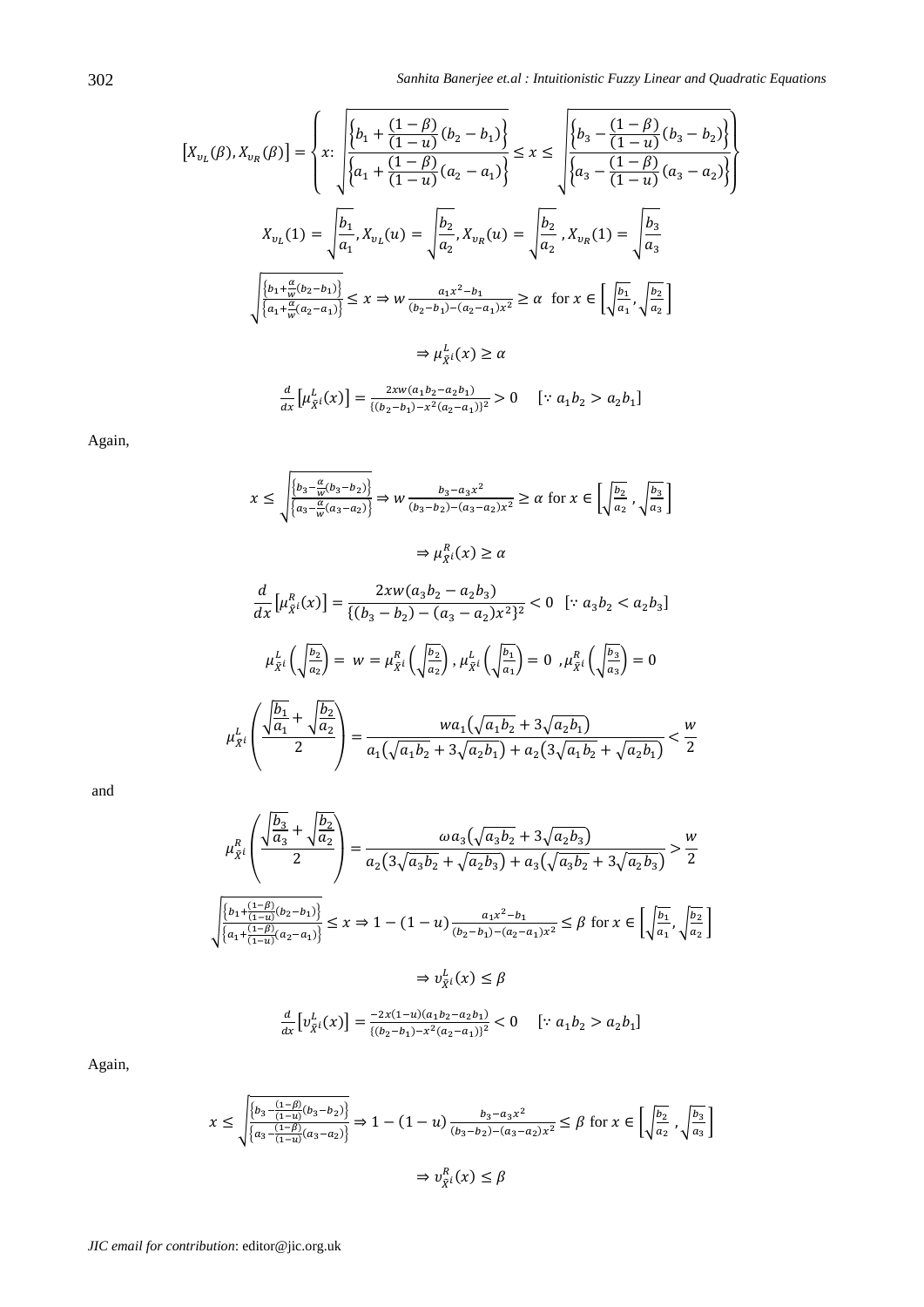$$
\frac{d}{dx} \left[ v_{\tilde{X}^i}^R(x) \right] = \frac{-2x(1-u)(a_3b_2 - a_2b_3)}{\{(b_3 - b_2) - (a_3 - a_2)x^2\}^2} > 0 \quad [\because a_3b_2 < a_2b_3]
$$
\n
$$
v_{\tilde{X}^i}^L\left(\sqrt{\frac{b_2}{a_2}}\right) = u = v_{\tilde{X}^i}^R\left(\sqrt{\frac{b_2}{a_2}}\right), v_{\tilde{X}^i}^L\left(\sqrt{\frac{b_1}{a_1}}\right) = 1, v_{\tilde{X}^i}^R\left(\sqrt{\frac{b_3}{a_3}}\right) = 1
$$
\n
$$
v_{\tilde{X}^i}^L\left(\frac{\sqrt{\frac{b_1}{a_1} + \sqrt{\frac{b_2}{a_2}}}}{2}\right) > \frac{1-u}{2} \text{ and } v_{\tilde{X}^i}^R\left(\frac{\sqrt{\frac{b_3}{a_3} + \sqrt{\frac{b_2}{a_2}}}}{2}\right) < \frac{1-u}{2}
$$

The solution is a GTsIFN  $\tilde{X}^i \approx \left(\frac{b}{a}\right)$  $rac{b_1}{a_1}$ ,  $\sqrt{\frac{b}{a}}$  $rac{b_2}{a_2}$ ,  $\sqrt{\frac{b}{a}}$  $\left(\frac{u_3}{u_3}\right)$ ; w, u) with its membership function

$$
\mu_{\bar{x}^{i}}(x) = \begin{cases}\n0 & x \le \sqrt{\frac{b_{1}}{a_{1}}} \\
w \frac{a_{1}x^{2} - b_{1}}{(b_{2} - b_{1}) - (a_{2} - a_{1})x^{2}}, & \sqrt{\frac{b_{1}}{a_{1}}} \le x \le \sqrt{\frac{b_{2}}{a_{2}}} \\
w & x = \sqrt{\frac{b_{2}}{a_{2}}} \\
w \frac{b_{3} - a_{3}x^{2}}{(b_{3} - b_{2}) - (a_{3} - a_{2})x^{2}}, & \sqrt{\frac{b_{2}}{a_{2}}} \le x \le \sqrt{\frac{b_{3}}{a_{3}}} \\
0 & y & \sqrt{\frac{b_{3}}{a_{3}}} \le x\n\end{cases}
$$

 $\Gamma$ 

and non-membership function

$$
v_{\bar{x}^{i}}(x) = \begin{cases}\n1 & , & x \leq \sqrt{\frac{b_{1}}{a_{1}} \\
1 - (1 - u) \frac{a_{1}x^{2} - b_{1}}{(b_{2} - b_{1}) - (a_{2} - a_{1})x^{2}}, & \sqrt{\frac{b_{1}}{a_{1}}} \leq x \leq \sqrt{\frac{b_{2}}{a_{2}} \\
u & , & x = \sqrt{\frac{b_{2}}{a_{2}} \\
1 - (1 - u) \frac{b_{3} - a_{3}x^{2}}{(b_{3} - b_{2}) - (a_{3} - a_{2})x^{2}}, & \sqrt{\frac{b_{2}}{a_{2}}} \leq x \leq \sqrt{\frac{b_{3}}{a_{3}} \\
1 & , & \sqrt{\frac{b_{3}}{a_{3}}} \leq x \\
u & , & \sqrt{\frac{b_{3}}{a_{3}}} \leq x\n\end{cases}
$$

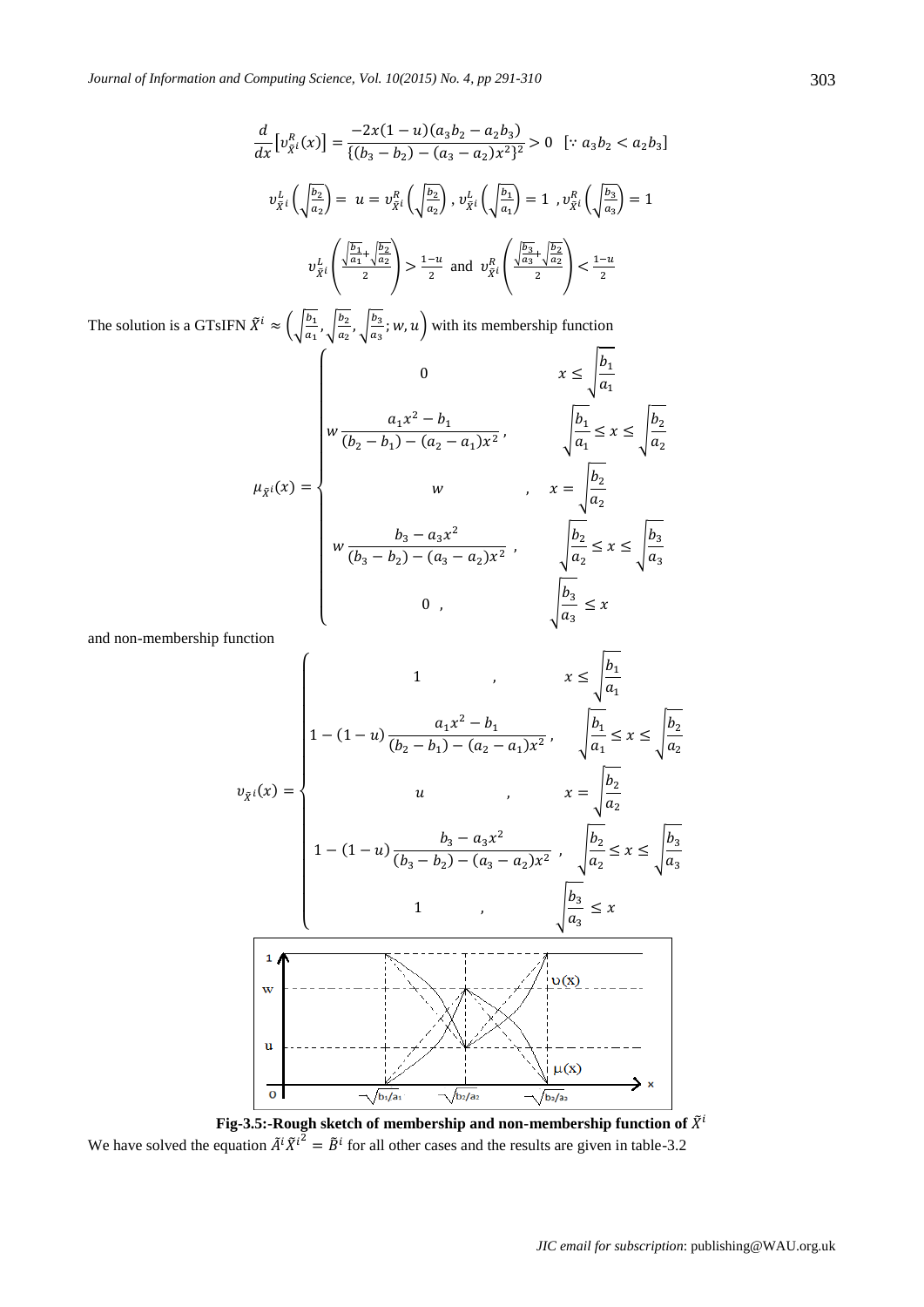|                                                           |                                                                        | <b>Table-3.2:</b> -Strong solution of $A^T A^T = B^T$ for different $A^T$ , B |                                                                                                                                                                                                                                                                                                                                                                                                                                                                                                                                                                                                                                                                                                                                                                                                                                                                                                                                                                                                      |                                                                                                                                  |
|-----------------------------------------------------------|------------------------------------------------------------------------|-------------------------------------------------------------------------------|------------------------------------------------------------------------------------------------------------------------------------------------------------------------------------------------------------------------------------------------------------------------------------------------------------------------------------------------------------------------------------------------------------------------------------------------------------------------------------------------------------------------------------------------------------------------------------------------------------------------------------------------------------------------------------------------------------------------------------------------------------------------------------------------------------------------------------------------------------------------------------------------------------------------------------------------------------------------------------------------------|----------------------------------------------------------------------------------------------------------------------------------|
| <b>Nature</b><br>of<br>$\widetilde{A}^i, \widetilde{B}^i$ | Condition<br>for<br>existence<br>of strong                             | <b>Type of solutions</b>                                                      | Membership function and non-membership<br>function of<br>$\widetilde{X}^i$                                                                                                                                                                                                                                                                                                                                                                                                                                                                                                                                                                                                                                                                                                                                                                                                                                                                                                                           | Rough sketch of membership and non-<br>membership function of $\tilde{X}^i$                                                      |
| $\tilde{A}^i > 0,$<br>$\tilde{B}^i > 0$                   | solution<br>$\frac{b_1}{a_1} < \frac{b_2}{a_2} <$<br>$\frac{b_3}{a_3}$ | $\pm \tilde{X}^i$                                                             | $\mu_{\tilde{X}^i}(\overline{x)}$ =<br>where $\tilde{X}^{i} \approx$<br>$\left(\sqrt{\frac{b_1}{a_1}}, \sqrt{\frac{b_2}{a_2}}, \sqrt{\frac{b_3}{a_3}}; w, u\right)$<br>$w \frac{a_1 x^2 - b_1}{(b_2 - b_1) - (a_2 - a_1)x^2}, \quad \sqrt{\frac{b_1}{a_1}} \le x \le \sqrt{\frac{b_2}{a_2}}$<br>$w, \qquad x = \sqrt{\frac{b_2}{a_2}}$<br>$w \frac{b_3 - a_3 x^2}{(b_3 - b_2) - (a_3 - a_2)x^2}, \quad \sqrt{\frac{b_2}{a$<br>0, $\sqrt{\frac{b_3}{a_3}} \leq x$<br>$v_{\tilde{X}^i}(x) =$<br>$\left( \begin{matrix} 1 &,& x \leq \sqrt{\frac{b_1}{a_1}} \\ &&& \\ 1-\frac{(1-u)(a_1x^2-b_1)}{(b_2-b_1)-(a_2-a_1)x^2} & , & \sqrt{a_1} \leq x \leq \sqrt{\frac{b_2}{a_2}} \end{matrix} \right)$<br>a $u$ , $x = \sqrt{\frac{b_2}{a_2}}$<br>$1 - \frac{(1-u)(b_3 - a_3 x^2)}{(b_3 - b_2) - (a_3 - a_2)x^2} , \sqrt{\frac{b_2}{a_2}} \leq x \leq \sqrt{\frac{b_3}{a_3}}$<br>1, $\sqrt{\frac{b_3}{a_3}} \leq x$                                                                                         | $\,$ 1<br>v(x)<br>W<br>$\mathbf u$<br>$\mu(x)$<br>$\overline{\circ}$<br>$\sqrt{b_1/a_1}$<br>$\sqrt{b_2/a_2}$<br>$\sqrt{b_3/a_3}$ |
| $\tilde{A}^i > 0$ ,<br>$\tilde{B}^i<0$                    | $\frac{b_3}{a_1}<\frac{b_2}{a_2}<$<br>$\frac{b_1}{a_3}$                | $\pm i\tilde{X}^i$                                                            | $\mu_{\tilde{X}^i}(x) =$<br>$\left(\sqrt{\frac{b_3}{a_1}}, \sqrt{\frac{b_2}{a_2}}, \sqrt{\frac{b_1}{a_3}}; w, u\right) \begin{array}{c} 0 \\ w \frac{b_3 + a_1 x^2}{(b_3 - b_2) - (a_2 - a_1) x^2}, & \sqrt{\frac{b_3}{a_1}} \leq x \leq \sqrt{\frac{b_2}{a_2}} \\ w \\ w \\ w \\ z \\ z^{-a_3 x^2 - b_1} \\ - \sqrt{\frac{b_2}{a_2}} \leq x \leq \sqrt{\frac{b_2}{a_2}} \end{array} \right)$<br>$\left  \ w{\frac{-a_3x^2-b_1}{(b_2-b_1)-(a_3-a_2)x^2}} \right. \ , \ \sqrt{\frac{b_2}{a_2}} \leq x \leq \sqrt{\frac{b_1}{a_3}}$<br>0, $\sqrt{\frac{b_1}{a_3}} \leq x$<br>$v_{\tilde{X}^i}(x) =$<br>1, $x \le \sqrt{\frac{b_3}{a_1}}$<br>$1 - \frac{(1-u)(b_3 + a_1 x^2)}{(b_3 - b_2) - (a_2 - a_1)x^2}$ , $\sqrt{\frac{b_3}{a_1}} \leq x \leq \sqrt{\frac{b_2}{a_2}}$<br><i>u</i> , $x = \sqrt{\frac{b_2}{a_2}}$<br>$\left  \; 1 - \frac{(1-u)(-a_3x^2-b_1)}{(b_2-b_1)-(a_3-a_2)x^2} \; , \sqrt{\frac{b_2}{a_2}} \leq x \leq \sqrt{\frac{b_1}{a_3}} \right $<br>1, $\sqrt{\frac{b_1}{a_3}} \leq x$ | $\upsilon(x)$<br>$\mathbf{n}$<br>$\mu(x)$<br>$\overline{0}$<br>$\sqrt{b^3/a}$<br>$\sqrt{b^2/a^2}$                                |

**Table-3.2:**-Strong solution of  $\tilde{A}^i \tilde{X}^{i^2} = \tilde{B}^i$  for different  $\tilde{A}^i, \tilde{B}^i$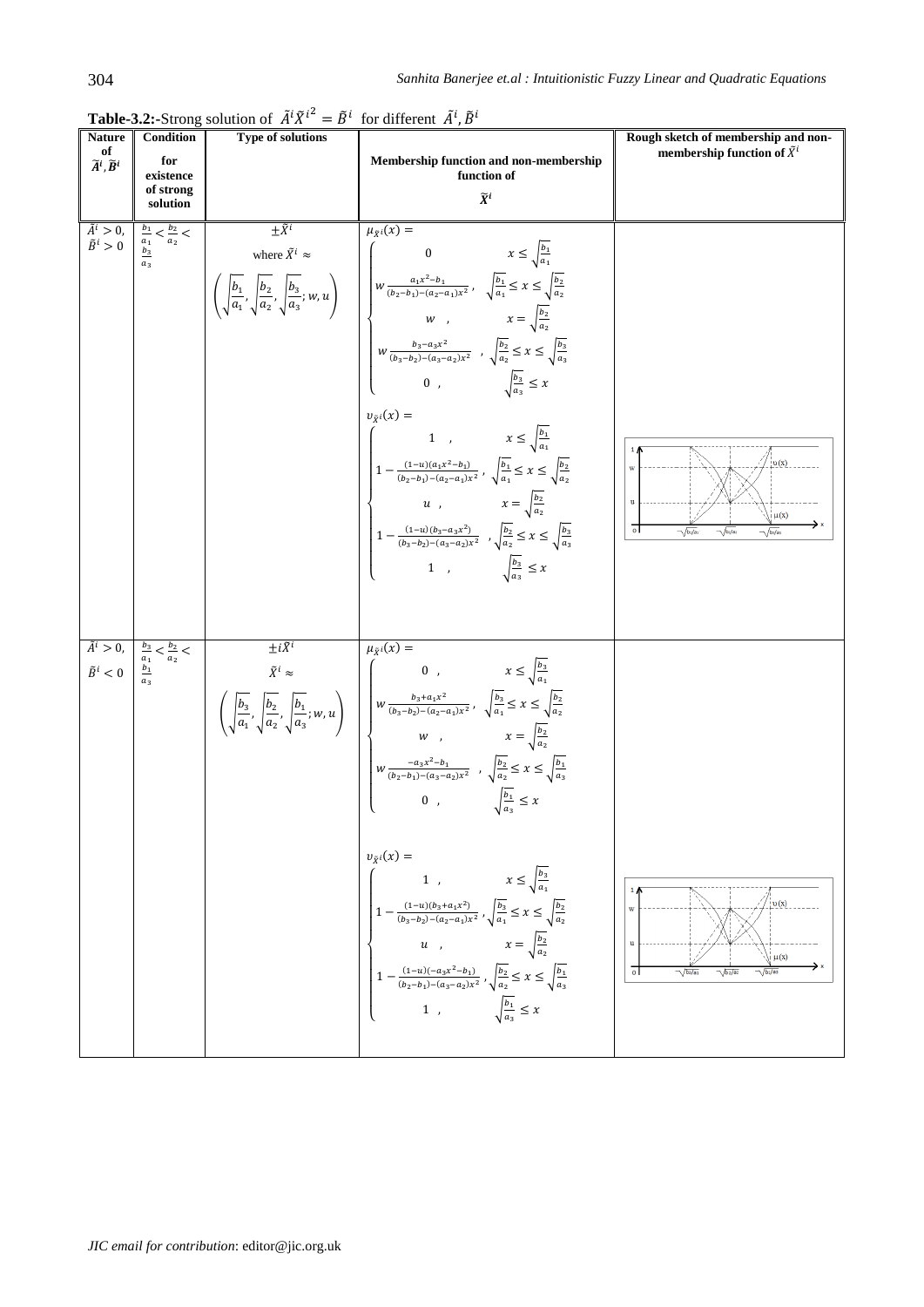| $\tilde{A}^i < 0$ ,<br>$\tilde{B}^i>0$ | $\frac{b_1}{a_3} < \frac{b_2}{a_2} < \frac{b_3}{a_1}$      | $\pm i\tilde{X}^i$                                 | $\overline{\mu_{\tilde{X}^i}(x)}$ =<br>where $\tilde{X}^{i} \approx$<br>$\left(\sqrt{\frac{b_1}{a_3}}, \sqrt{\frac{b_2}{a_2}}, \sqrt{\frac{b_3}{a_1}}; w, u\right)$<br>$w \frac{-a_3 x^2 - b_1}{(b_2 - b_1) - (a_3 - a_2)x^2}, \quad \sqrt{\frac{b_1}{a_3}} \le x \le \sqrt{\frac{b_2}{a_2}}$<br>$w, \qquad x = \sqrt{\frac{b_2}{a_2}}$<br>$w \frac{b_3 + a_1 x^2}{(b_3 - b_2) - (a_2 - a_1)x^2}, \quad \sqrt{\frac{b_2}{a$<br>0, $\sqrt{\frac{b_3}{a_1}} \leq x$                                  |                                                                                                                             |
|----------------------------------------|------------------------------------------------------------|----------------------------------------------------|----------------------------------------------------------------------------------------------------------------------------------------------------------------------------------------------------------------------------------------------------------------------------------------------------------------------------------------------------------------------------------------------------------------------------------------------------------------------------------------------------|-----------------------------------------------------------------------------------------------------------------------------|
|                                        |                                                            |                                                    | $v_{\tilde{X}^i}(x) =$<br>1, $x \le \sqrt{\frac{b_1}{a_3}}$<br>$\left 1-\frac{(1-u)(-a_3x^2-b_1)}{(b_2-b_1)-(a_3-a_2)x^2}\right ,\sqrt{\frac{b_1}{a_3}}\leq x\leq \sqrt{\frac{b_2}{a_2}}\right $<br>a $u$ , $x = \sqrt{\frac{b_2}{a_2}}$<br>$\left  \; 1 - \frac{(1-u)(b_3 + a_1 x^2)}{(b_3 - b_2) - (a_2 - a_1) x^2} \; , \sqrt{\frac{b_2}{a_2}} \leq x \leq \sqrt{\frac{b_3}{a_1}} \right $<br>1, $\sqrt{\frac{b_3}{a_1}} \leq x$                                                                | $\upsilon(x)$<br>w<br>$\mathbf u$<br>$\mu(x)$<br>$\overline{0}$<br>$\sqrt{b_1/a_3}$<br>$\sqrt{b_3/a_1}$<br>$\sqrt{b_2/a_2}$ |
| $\tilde{A}^i < 0$ ,<br>$\tilde{B}^i<0$ | $\frac{b_3}{a_3} < \frac{b_2}{a_2} <$<br>$\frac{b_1}{a_1}$ | $\pm \tilde{X}^i$<br>where $\tilde{X}^i$ $\approx$ | $\mu_{\tilde{X}}(x) =$<br>0, $x \le \sqrt{\frac{b_3}{a_2}}$<br>$\left(\sqrt{\frac{b_3}{a_3}}, \sqrt{\frac{b_2}{a_2}}, \sqrt{\frac{b_1}{a_1}}; w, u\right) \quad \left  \quad \begin{array}{l} w\frac{a_3x^2-b_3}{(a_3-a_2)x^2-b_3-b_2)} & , \sqrt{\frac{b_3}{a_3}} \leq x \leq \sqrt{\frac{b_2}{a_2}} \\[10pt] w & , & x = \sqrt{\frac{b_2}{a_2}} \\[10pt] w\frac{b_1-a_1x^2}{(a_2-a_1)x^2-(b_2-b_1)} & , \sqrt{\frac{b_2}{a_2}} \leq x \leq \sqrt{\frac{b_$<br>0, $\sqrt{\frac{b_1}{a_1}} \leq x$ |                                                                                                                             |
|                                        |                                                            |                                                    | $v_{\tilde{X}^i}(x) =$<br>0, $x \le \sqrt{\frac{b_3}{a_3}}$<br>$\left\{\begin{aligned} 1-\frac{(1-u)(a_3x^2-b_3)}{(a_3-a_2)x^2-(b_3-b_2)}\ ,\sqrt{\frac{b_3}{a_3}} &\leq x \leq \sqrt{\frac{b_2}{a_2}} \\ u\ ,\qquad \qquad x=\sqrt{\frac{b_2}{a_2}} \end{aligned}\right.$<br>$1 - \frac{(1-u)(b_1 - a_1x^2)}{(a_2 - a_1)x^2 - (b_2 - b_1)}$ , $\sqrt{\frac{b_2}{a_2}} \leq x \leq \sqrt{\frac{b_1}{a_1}}$<br>0, $\sqrt{\frac{b_1}{a_1}} \leq x$                                                   | v(x)<br>$\mu(x)$<br>ᇬ<br>$\sqrt{b_3/a_1}$<br>$\sqrt{b_2/a}$                                                                 |

**3.5** Solution of Quadratic equation  $\widetilde{X}^{i^2} + \widetilde{A}^i = \widetilde{B}^i$ Consider the equation

where 
$$
\tilde{A}^i = (a_1, a_2, a_3; w_a, u_a), \tilde{B}^i = (b_1, b_2, b_3; w_b, u_b)
$$
 are positive GTIFNs and  $\tilde{A}^i < \tilde{B}^i$ .  
We have

$$
A_{\alpha,\beta}^{i} = \langle \left[a_{1} + \frac{\alpha}{w_{\alpha}}(a_{2} - a_{1}), a_{3} - \frac{\alpha}{w_{\alpha}}(a_{3} - a_{2})\right], \left[a_{1} + \frac{(1-\beta)}{(1-u_{\alpha})}(a_{2} - a_{1}), a_{3} - \frac{(1-\beta)}{(1-u_{\alpha})}(a_{3} - a_{2})\right] \rangle
$$
  
\n
$$
B_{\alpha,\beta}^{i} = \langle \left[b_{1} + \frac{\alpha}{w_{b}}(b_{2} - b_{1}), b_{3} - \frac{\alpha}{w_{b}}(b_{3} - b_{2})\right], \left[b_{1} + \frac{(1-\beta)}{(1-u_{b})}(b_{2} - b_{1}), b_{3} - \frac{(1-\beta)}{(1-u_{b})}(b_{3} - b_{2})\right] \rangle
$$

Let  $w = min(w_a, w_b)$  and  $u = max(u_a, u_b)$ 

We have

Let  $X_{\alpha,\beta}^i = \langle [X_{\mu_i}(\alpha), X_{\mu_i}(\alpha)], [X_{\nu_i}(\beta), X_{\nu_i}(\beta)] \rangle$  be the  $(\alpha, \beta)$ -cut of the strong solution. Here we only consider the positive solution.  $\therefore$  The equation (3.5.1) becomes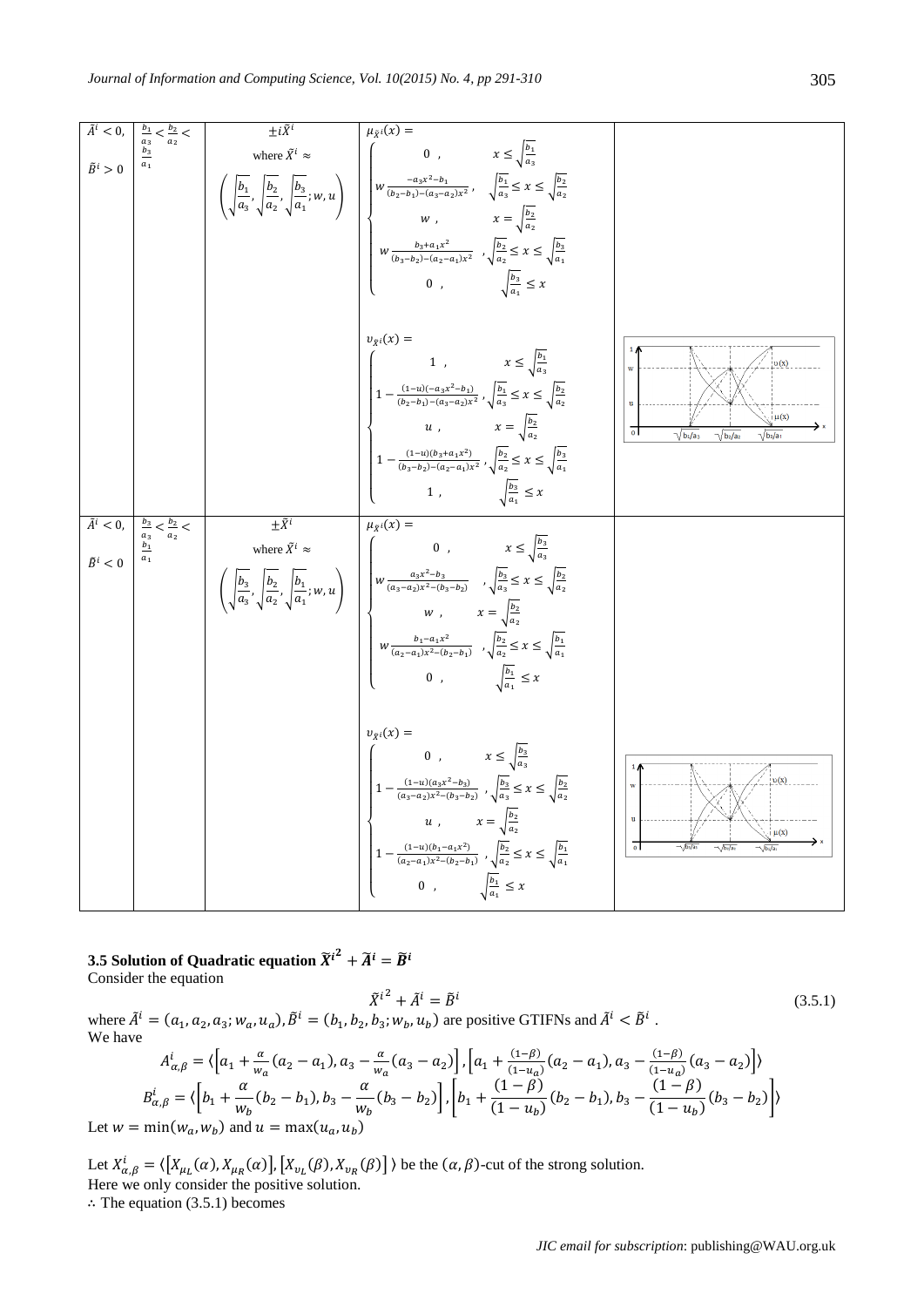or,

$$
X_{\alpha,\beta}^i^2 + A_{\alpha,\beta}^i = B_{\alpha,\beta}^i
$$

 $\overline{a}$ 

$$
\langle \left[ X_{\mu_L}^2(\alpha), X_{\mu_R}^2(\alpha) \right], \left[ X_{\nu_L}^2(\beta), X_{\nu_R}^2(\beta) \right] \rangle
$$
  
+  $\langle \left[ a_1 + \frac{\alpha}{w} (a_2 - a_1), a_3 - \frac{\alpha}{w} (a_3 - a_2) \right], \left[ a_1 + \frac{(1 - \beta)}{(1 - u)} (a_2 - a_1), a_3 - \frac{(1 - \beta)}{(1 - u)} (a_3 - a_2) \right] \rangle$   
=  $\langle \left[ b_1 + \frac{\alpha}{w} (b_2 - b_1), b_3 - \frac{\alpha}{w} (b_3 - b_2) \right], \left[ b_1 + \frac{(1 - \beta)}{(1 - u)} (b_2 - b_1), b_3 - \frac{(1 - \beta)}{(1 - u)} (b_3 - b_2) \right] \rangle$   
 $\Rightarrow \left[ X_{\mu_L}^2(\alpha), X_{\mu_R}^2(\alpha) \right] + \left[ a_1 + \frac{\alpha}{w} (a_2 - a_1), a_3 - \frac{\alpha}{w} (a_3 - a_2) \right]$   
=  $\left[ b_1 + \frac{\alpha}{w} (b_2 - b_1), b_3 - \frac{\alpha}{w} (b_3 - b_2) \right]$ 

and,

$$
\begin{split}\n\left[X_{v_L}^{2}(\beta), X_{v_R}^{2}(\beta)\right] + \left[a_1 + \frac{(1-\beta)}{(1-u)}(a_2 - a_1), a_3 - \frac{(1-\beta)}{(1-u)}(a_3 - a_2)\right] \\
&= \left[b_1 + \frac{(1-\beta)}{(1-u)}(b_2 - b_1), b_3 - \frac{(1-\beta)}{(1-u)}(b_3 - b_2)\right] \\
\Rightarrow X_{\mu_L}^{2}(\alpha) + a_1 + \frac{\alpha}{\mu}(a_2 - a_1) = b_1 + \frac{\alpha}{\mu}(b_2 - b_1) \\
X_{\mu_R}^{2}(\alpha) + a_3 - \frac{\alpha}{\mu}(a_3 - a_2) = b_3 - \frac{\alpha}{\mu}(b_3 - b_2) \\
X_{v_L}^{2}(\beta) + a_1 + \frac{(1-\beta)}{(1-u)}(a_2 - a_1) = b_1 + \frac{(1-\beta)}{(1-u)}(b_2 - b_1) \\
X_{v_R}^{2}(\beta) + a_3 - \frac{(1-\beta)}{(1-u)}(a_3 - a_2) = b_3 - \frac{(1-\beta)}{(1-u)}(b_3 - b_2)\n\end{split}
$$

or,

$$
X_{\mu_L}(\alpha) = \sqrt{(b_1 - a_1) + \frac{\alpha}{w}(b_2 - b_1 - a_2 + a_1)},
$$
  
\n
$$
X_{\mu_R}(\alpha) = \sqrt{(b_3 - a_3) - \frac{\alpha}{w}(b_3 - b_2 - a_3 + a_2)},
$$
  
\n
$$
X_{\nu_L}(\beta) = \sqrt{(b_1 - a_1) + \frac{(1 - \beta)}{(1 - u)}(b_2 - b_1 - a_2 + a_1)},
$$
  
\n
$$
X_{\nu_R}(\beta) = \sqrt{(b_3 - a_3) - \frac{(1 - \beta)}{(1 - u)}(b_3 - b_2 - a_3 + a_2)}
$$

Now

$$
\frac{d}{da}\left[X_{\mu_L}(\alpha)\right] = \frac{1}{2w} \frac{\{(b_2 - b_1) - (a_2 - a_1)\}}{\sqrt{(b_1 - a_1) + \frac{\alpha}{w}(b_2 - b_1 - a_2 + a_1)}} > 0 \text{ if } (b_2 - b_1) > (a_2 - a_1) ,
$$
\n
$$
\frac{d}{da}\left[X_{\mu_R}(\alpha)\right] = \frac{1}{2w} \frac{\{(a_3 - a_2) - (b_3 - b_2)\}}{\sqrt{(b_3 - a_3) - \frac{(1 - \beta)}{(1 - u)}(b_3 - b_2 - a_3 + a_2)}} < 0 \text{ if } (b_3 - b_2) > (a_3 - a_2)
$$

And

$$
X_{\mu_L}(w) = X_{\mu_R}(w) = \sqrt{b_2 - a_2}
$$

again

$$
\frac{d}{d\beta}\left[X_{v_L}(\beta)\right] = \frac{1}{2(1-u)} \frac{-\{(b_2 - b_1) - (a_2 - a_1)\}}{\sqrt{(b_1 - a_1) + \frac{\alpha}{w}(b_2 - b_1 - a_2 + a_1)}} < 0 \text{ if } (b_2 - b_1) > (a_2 - a_1)
$$

$$
\frac{d}{d\beta}\left[X_{v_R}(\beta)\right] = \frac{1}{2(1-u)} \frac{-\{(a_3 - a_2) - (b_3 - b_2)\}}{\sqrt{(b_3 - a_3) - \frac{(1-\beta)}{(1-u)}(b_3 - b_2 - a_3 + a_2)}} < 0 \text{ if } (b_3 - b_2) > (a_3 - a_2)
$$

And

$$
X_{v_L}(u) = X_{v_R}(u) = \sqrt{b_2 - a_2}
$$

Hence in this case strong solution exists if  $\sqrt{b_1 - a_1} < \sqrt{b_2 - a_2} < \sqrt{b_1}$  $\therefore$  The positive solution of the equation  $\tilde{X}^{i^2} + \tilde{A}^i = \tilde{B}^i$  is given by  $\tilde{X}^i$  with its  $(\alpha, \beta)$ -cut  $X_{\alpha, \beta}^{i} = \langle [X_{\mu_{l}}(\alpha), X_{\mu_{R}}(\alpha)], [X_{\nu_{l}}(\beta), X_{\nu_{R}}(\beta)] \rangle$ 

Where

$$
\left[X_{\mu_L}(\alpha), X_{\mu_R}(\alpha)\right] = \left\{x \colon \sqrt{(b_1 - a_1) + \frac{\alpha}{w}(b_2 - b_1 - a_2 + a_1)} \le x \le \sqrt{(b_3 - a_3) - \frac{\alpha}{w}(b_3 - b_2 - a_3 + a_2)}\right\}
$$

and

*JIC email for contribution*: editor@jic.org.uk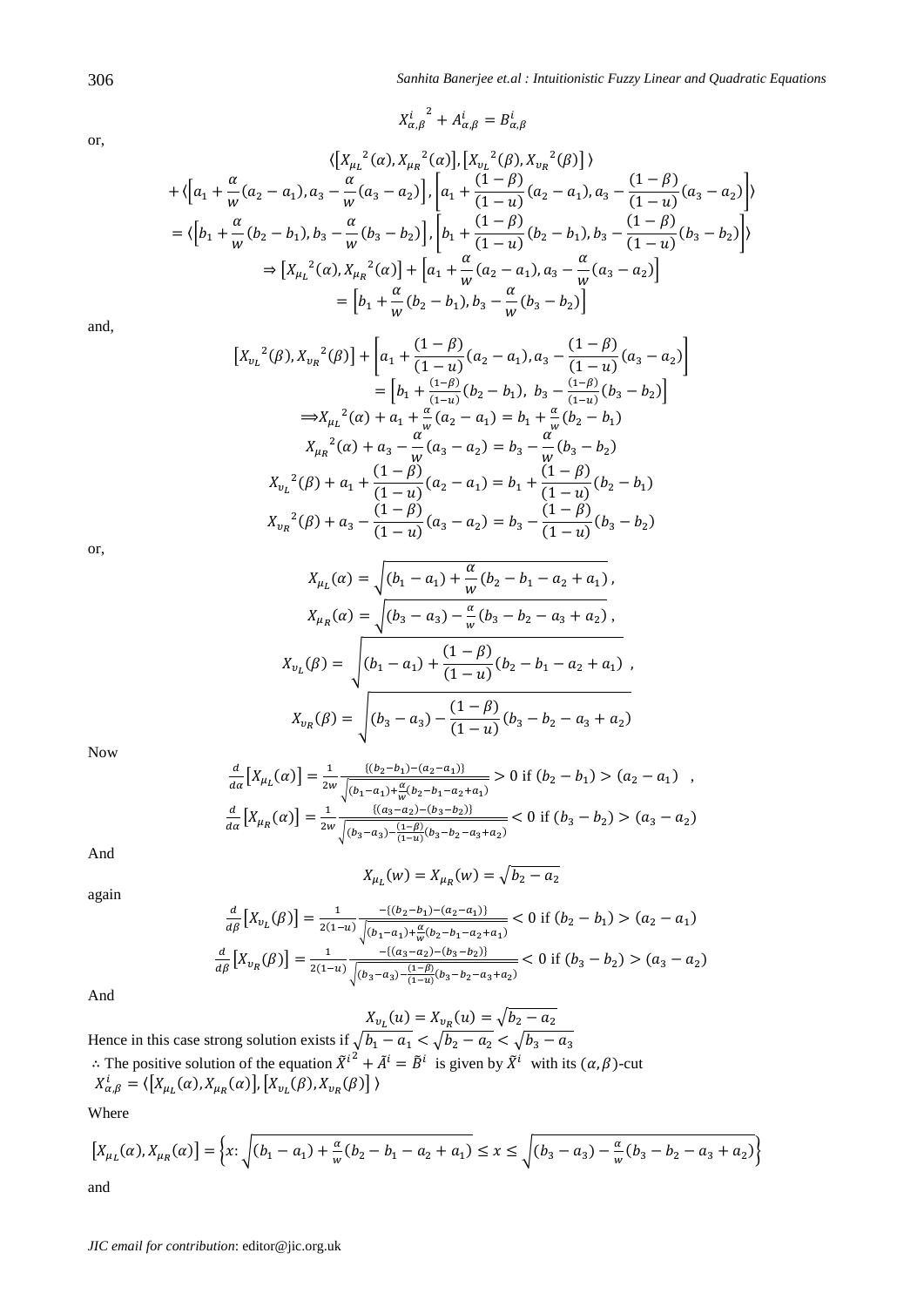$$
\begin{aligned} \left[X_{v_L}(\beta), X_{v_R}(\beta)\right] &= \left\{ x \colon \sqrt{(b_1 - a_1) + \frac{(1 - \beta)}{(1 - u)}(b_2 - b_1 - a_2 + a_1)} \le x \right\} \\ &\le \sqrt{(b_3 - a_3) - \frac{(1 - \beta)}{(1 - u)}(b_3 - b_2 - a_3 + a_2)} \right\} \end{aligned}
$$

: The solution  $\tilde{X}^i$  is a GTsIFN  $(\sqrt{b_1-a_1}, \sqrt{b_2-a_2}, \sqrt{b_3-a_3}; w, u)$  whose membership function

$$
\mu_{\tilde{X}^i}(x) = \begin{cases}\n0, & x \le \sqrt{b_1 - a_1} \\
w \frac{x^2 - (b_1 - a_1)}{(b_2 - b_1) - (a_2 - a_1)} & , & \sqrt{b_1 - a_1} \le x \le \sqrt{b_2 - a_2} \\
w, & x = \sqrt{b_2 - a_2} \\
w \frac{(b_3 - a_3) - x^2}{(b_3 - b_2) - (a_3 - a_2)} & , & \sqrt{b_2 - a_2} \le x \le \sqrt{b_3 - a_3} \\
0, & \sqrt{b_3 - a_3} \le x\n\end{cases}
$$

and non-membership function

̃

$$
y_{\tilde{X}^i}(x) = \begin{cases} 1, & x \le \sqrt{b_1 - a_1} \\ 1 - (1 - u) \frac{x^2 - (b_1 - a_1)}{(b_2 - b_1) - (a_2 - a_1)} & , & \sqrt{b_1 - a_1} \le x \le \sqrt{b_2 - a_2} \\ u, & x = \sqrt{b_2 - a_2} \\ 1 - (1 - u) \frac{(b_3 - a_3) - x^2}{(b_3 - b_2) - (a_3 - a_2)} & , & \sqrt{b_2 - a_2} \le x \le \sqrt{b_3 - a_3} \\ 1, & \sqrt{b_3 - a_3} \le x \end{cases}
$$



**Fig-3.6:-** Rough sketch of membership and non-membership function of  $\widetilde{X}^i$ 3.6 Solution of Quadratic Equation  $\widetilde{A}^i \widetilde{X}^{i^2} + \widetilde{B}^i \widetilde{X}^i = \widetilde{\mathcal{C}}^i$ Consider the equation

$$
\tilde{A}^i \tilde{X}^{i^2} + \tilde{B}^i \tilde{X}^i = \tilde{C}^i \tag{3.6.1}
$$

We can solve this equation in two steps:

 $A^i_{\alpha,\beta} = \langle \left[ 0.8 + 0.2 \frac{\alpha}{\alpha} \right]$ 

 $B^i_{\alpha,\beta}=\langle\big|0$ 

In the first step we solve the equation  $\tilde{B}^i \tilde{X}^i = \tilde{Y}^i$  and in the second step we solve the equation  $\tilde{A}^i \tilde{X}^{i^2} + \tilde{Y}^i = \tilde{C}^i$ 

Here we have solved another problem following Buckley,Qu[7] using strong and weak solution concept.

**Problem-3.2 (following [7]):-** Suppose an investment firm wishes to set aside around  $\tilde{A}(0.8, 1.0, 1.2; 0.8, 0.1)$  dollars to be invested at interest rate  $\tilde{R}$  so that after one year they may withdraw approximately  $\tilde{B}$  (0.15,0.20,0.25;0.7,0.2) dollars. And then after two years the amount that is left will accumulate to about  $\tilde{C}$  (0.60, 0.90, 1.2; 0.8, 0.1) dollars. Find  $\tilde{R}$ . **Solution:**- Let  $\tilde{R}^i > 0$  be the unknown interest rate.

Then we have to solve

$$
\left[ \left( \tilde{A}^i - \tilde{B}^i \right) + \tilde{A}^i \tilde{R}^i \right] + \left[ \left( \tilde{A}^i - \tilde{B}^i \right) + \tilde{A}^i \tilde{R}^i \right] \tilde{R}^i = \tilde{C}^i
$$

or,

$$
\tilde{A}^i \tilde{R}^{i^2} + (2\tilde{A}^i - \tilde{B}^i) \tilde{R}^i + (\tilde{A}^i - \tilde{B}^i) = \tilde{C}^i
$$
 (b)

Now

$$
\langle \left[0.8 + 0.2\frac{\alpha}{w}, 1.2 - 0.2\frac{\alpha}{w} \right], \left[0.8 + 0.2\frac{(1-\beta)}{(1-u)}, 1.2 - 0.2\frac{(1-\beta)}{(1-u)} \right] \rangle,
$$
  
5 + 0.05 $\frac{\alpha}{w}$ , 0.25 - 0.05 $\frac{\alpha}{w}$ ],  $\left[0.15 + 0.05\frac{(1-\beta)}{(1-u)}, 0.25 - 0.05\frac{(1-\beta)}{(1-u)} \right] \rangle$ ,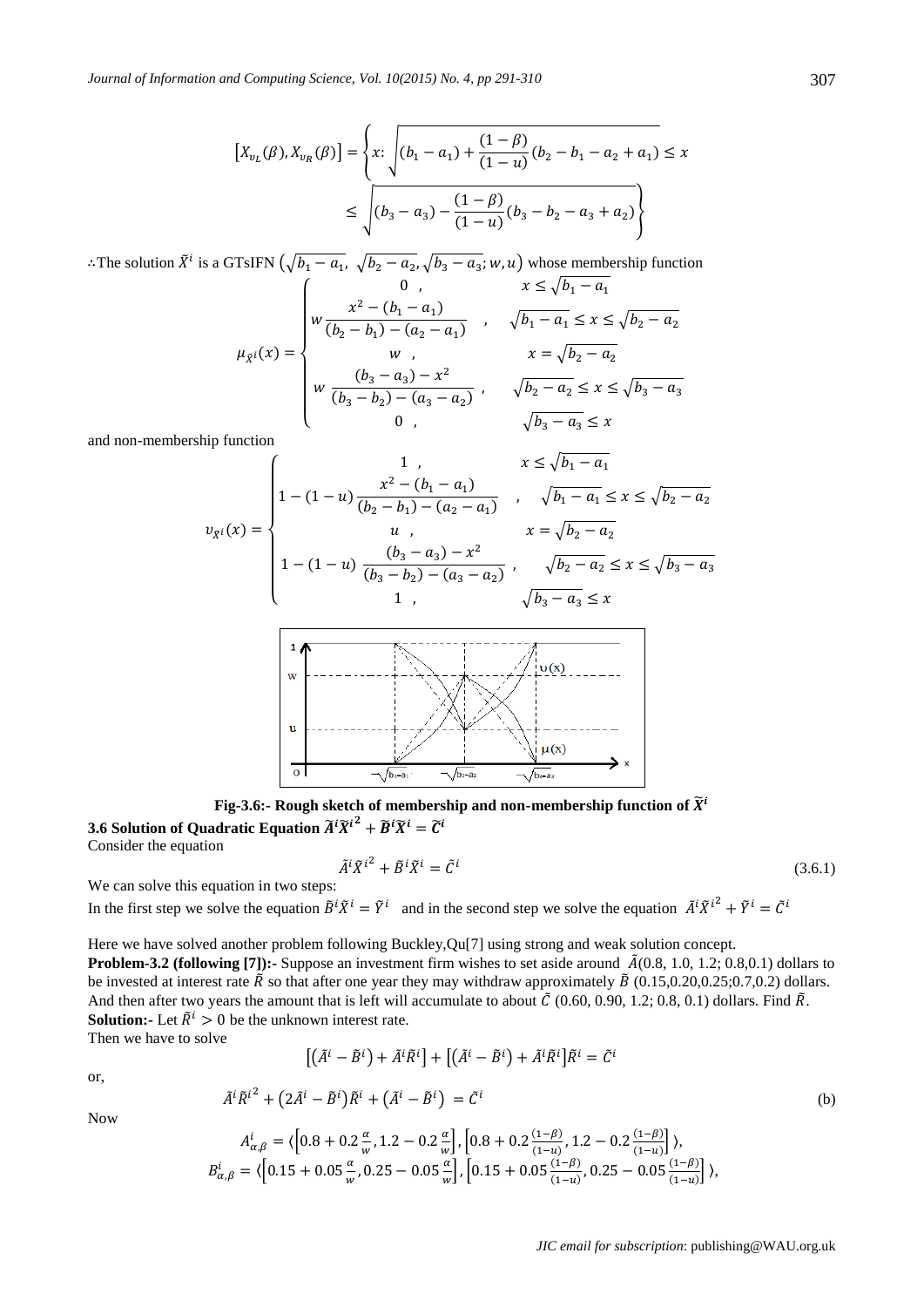$$
C_{\alpha,\beta}^{i} = \langle \left[ 0.6 + 0.3 \frac{\alpha}{w}, 1.2 - 0.3 \frac{\alpha}{w} \right], \left[ 0.6 + 0.3 \frac{(1 - \beta)}{(1 - u)}, 1.2 - 0.3 \frac{(1 - \beta)}{(1 - u)} \right] \rangle
$$
  
where  $w = \min(0.7, 0.8, 0.8) = 0.7$  and  $u = \max(0.1, 0.2, 0.1) = 0.2$ 

Set  $R_{\alpha,\beta}^i = \langle [R_{\mu_L}(\alpha), R_{\mu_R}(\alpha)], [R_{\nu_L}(\beta), R_{\nu_R}(\beta)] \rangle$ We 1st look at the strong solution.

Then the equation (b) becomes

$$
\langle \left[0.8 + 0.2\frac{\alpha}{w}, 1.2 - 0.2\frac{\alpha}{w}\right], \left[0.8 + 0.2\frac{(1-\beta)}{(1-u)}, 1.2 - 0.2\frac{(1-\beta)}{(1-u)}\right] \rangle
$$
  

$$
\langle \left[R_{\mu_{L}}^{2}(\alpha), R_{\mu_{R}}^{2}(\alpha)\right], \left[R_{\nu_{L}}^{2}(\beta), R_{\nu_{R}}^{2}(\beta)\right] \rangle
$$
  
+
$$
\Big(2\langle \left[0.8 + 0.2\frac{\alpha}{w}, 1.2 - 0.2\frac{\alpha}{w}\right], \left[0.8 + 0.2\frac{(1-\beta)}{(1-u)}, 1.2 - 0.2\frac{(1-\beta)}{(1-u)}\right] \rangle
$$
  
-
$$
\langle \left[0.15 + 0.05\frac{\alpha}{w}, 0.25 - 0.05\frac{\alpha}{w}\right], \left[0.15 + 0.05\frac{(1-\beta)}{(1-u)}, 0.25\right]
$$
  
-
$$
0.05\frac{(1-\beta)}{(1-u)}\right)\Big)\langle \left[R_{\mu_{L}}(\alpha), R_{\mu_{R}}(\alpha)\right], \left[R_{\nu_{L}}(\beta), R_{\nu_{R}}(\beta)\right] \rangle
$$
  
+
$$
\Big(\langle \left[0.8 + 0.2\frac{\alpha}{w}, 1.2 - 0.2\frac{\alpha}{w}\right], \left[0.8 + 0.2\frac{(1-\beta)}{(1-u)}, 1.2 - 0.2\frac{(1-\beta)}{(1-u)}\right] \rangle
$$
  
-
$$
\langle \left[0.15 + 0.05\frac{\alpha}{w}, 0.25 - 0.05\frac{\alpha}{w}\right], \left[0.15 + 0.05\frac{(1-\beta)}{(1-u)}, 0.25 - 0.05\frac{(1-\beta)}{(1-u)}\right] \rangle \Big)
$$
  
=
$$
\langle \left[0.6 + 0.3\frac{\alpha}{w}, 1.2 - 0.3\frac{\alpha}{w}\right], \left[0.6 + 0.3\frac{(1-\beta)}{(1-u)}, 1.2 - 0.3\frac{(1-\beta)}{(1-u)}\right] \rangle
$$

or,

$$
\left[0.8 + 0.2\frac{\alpha}{w}, 1.2 - 0.2\frac{\alpha}{w}\right] \left[R_{\mu_L}^2(\alpha), R_{\mu_R}^2(\alpha)\right] +
$$
  

$$
\left(2\left[0.8 + 0.2\frac{\alpha}{w}, 1.2 - 0.2\frac{\alpha}{w}\right] - \left[0.15 + 0.05\frac{\alpha}{w}, 0.25 - 0.05\frac{\alpha}{w}\right]\right) \left[R_{\mu_L}(\alpha), R_{\mu_R}(\alpha)\right] + \left(\left[0.8 + 0.2\frac{\alpha}{w}, 1.2 - 0.2\frac{\alpha}{w}\right] - \left[0.15 + 0.05\frac{\alpha}{w}, 0.25 - 0.05\frac{\alpha}{w}\right]\right) = \left[0.6 + 0.3\frac{\alpha}{w}, 1.2 - 0.3\frac{\alpha}{w}\right]
$$

and

$$
\begin{split} \left[0.8+0.2\frac{(1-\beta)}{(1-u)},1.2-0.2\frac{(1-\beta)}{(1-u)}\right]\left[R_{v_L}{}^2(\beta),R_{v_R}{}^2(\beta)\right] \\ &+\left(2\left[0.8+0.2\frac{(1-\beta)}{(1-u)},1.2-0.2\frac{(1-\beta)}{(1-u)}\right]-\left[0.15+0.05\frac{(1-\beta)}{(1-u)},0.25-0.05\frac{(1-\beta)}{(1-u)}\right]\right) \\ &+\left(\left[0.8+0.2\frac{(1-\beta)}{(1-u)},1.2-0.2\frac{(1-\beta)}{(1-u)}\right]-\left[0.15+0.05\frac{(1-\beta)}{(1-u)},0.25-0.05\frac{(1-\beta)}{(1-u)}\right]\right) \\ &=\left[0.6+0.3\frac{(1-\beta)}{(1-u)},1.2-0.3\frac{(1-\beta)}{(1-u)}\right] \end{split}
$$

or,

$$
\left(0.8 + 0.2\frac{\alpha}{w}\right)R_{\mu_L}{}^2(\alpha) + \left\{2\left(0.8 + 0.2\frac{\alpha}{w}\right) - \left(0.25 - 0.05\frac{\alpha}{w}\right)\right\}R_{\mu_L}(\alpha) + \left\{\left(0.8 + 0.2\frac{\alpha}{w}\right) - \left(0.25 - 0.05\frac{\alpha}{w}\right)\right\}
$$
  
\n
$$
= 0.6 + 0.3\frac{\alpha}{w}
$$
  
\n
$$
\left(1.2 - 0.2\frac{\alpha}{w}\right)R_{\mu_R}{}^2(\alpha) + \left\{2\left(1.2 - 0.2\frac{\alpha}{w}\right) - \left(0.15 + 0.05\frac{\alpha}{w}\right)\right\}R_{\mu_R}(\alpha) + \left\{\left(1.2 - 0.2\frac{\alpha}{w}\right) - \left(0.15 + 0.05\frac{\alpha}{w}\right)\right\}
$$
  
\n
$$
= 1.2 - 0.3\frac{\alpha}{w}
$$
  
\n
$$
\left(0.8 + 0.2\frac{(1 - \beta)}{(1 - u)}\right)R_{\nu_L}{}^2(\beta) + \left\{2\left(0.8 + 0.2\frac{(1 - \beta)}{(1 - u)}\right) - \left(0.25 - 0.05\frac{(1 - \beta)}{(1 - u)}\right)\right\}R_{\nu_L}(\beta) + \left\{\left(0.8 + 0.2\frac{(1 - \beta)}{(1 - u)}\right) - \left(0.25 - 0.05\frac{(1 - \beta)}{(1 - u)}\right)\right\} = 0.6 + 0.3\frac{(1 - \beta)}{(1 - u)}
$$
  
\nd

and

$$
\left(1.2 - 0.2\frac{(1-\beta)}{(1-u)}\right)R_{v_R}{}^2(\beta) + \left\{2\left(1.2 - 0.2\frac{(1-\beta)}{(1-u)}\right) - \left(0.15 + 0.05\frac{(1-\beta)}{(1-u)}\right)\right\}R_{v_R}(\beta) + \left\{\left(1.2 - 0.2\frac{(1-\beta)}{(1-u)}\right) - \left(0.15 + 0.05\frac{(1-\beta)}{(1-u)}\right)\right\} = 1.2 - 0.3\frac{(1-\beta)}{(1-u)}
$$

$$
\Rightarrow R_{\mu_L}(\alpha) = \frac{-(1.35 + 0.45\frac{\alpha}{w}) + \sqrt{(1.35 + 0.45\frac{\alpha}{w})^2 + 4(0.80 + 0.20\frac{\alpha}{w})(0.05 + 0.05\frac{\alpha}{w})}}{2(0.80 + 0.20\frac{\alpha}{w})}
$$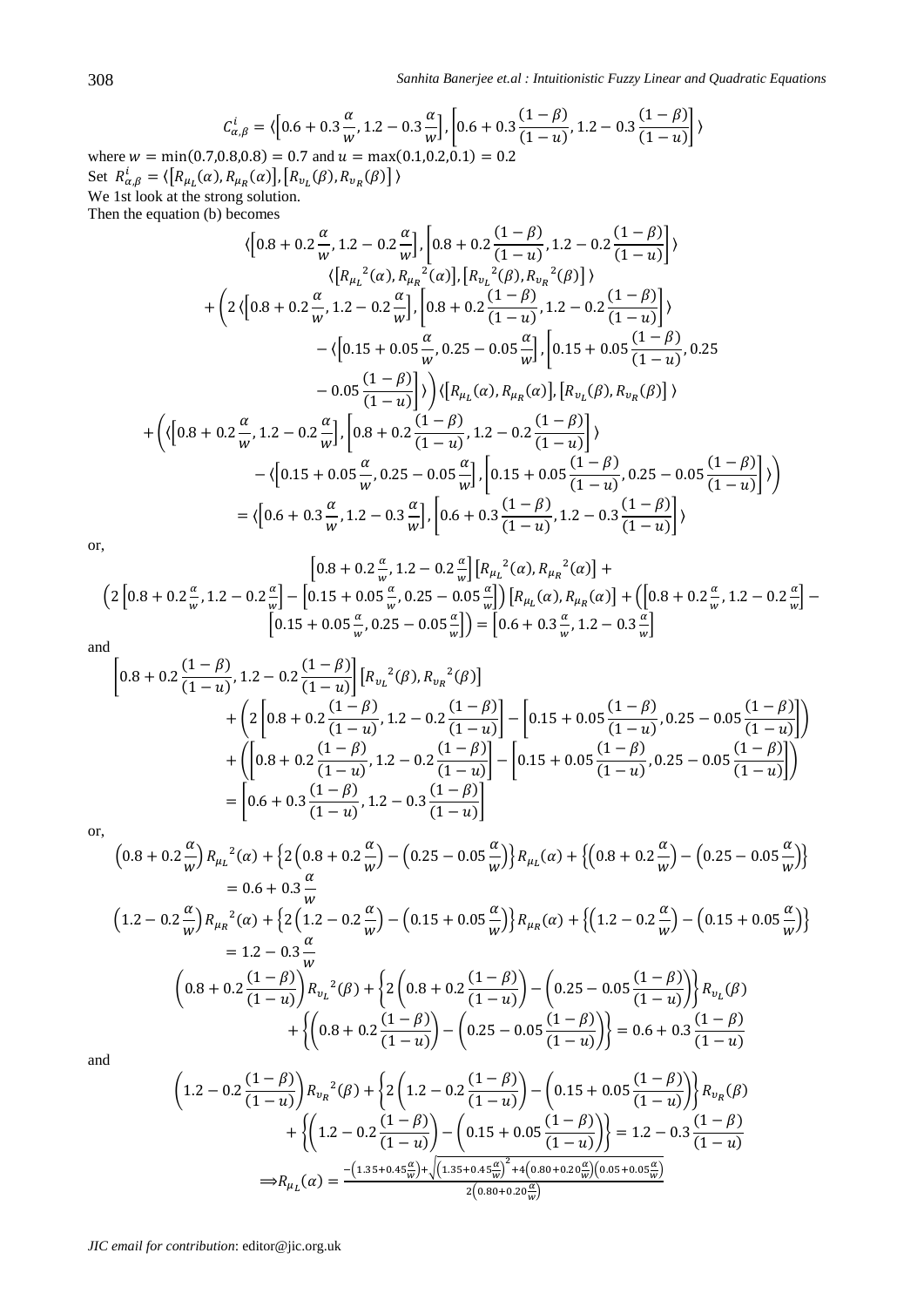$$
R_{\mu_R}(\alpha) = \frac{-\left(2.25 - 0.45\frac{\alpha}{w}\right) + \sqrt{\left(2.25 - 0.45\frac{\alpha}{w}\right)^2 + 4\left(1.20 - 0.20\frac{\alpha}{w}\right)\left(0.15 - 0.05\frac{\alpha}{w}\right)}}{2\left(1.20 - 0.20\frac{\alpha}{w}\right)}
$$

$$
R_{\nu_L}(\beta) = \frac{-\left(1.35 + 0.45\frac{(1 - \beta)}{(1 - u)}\right) + \sqrt{\left(1.35 + 0.45\frac{(1 - \beta)}{(1 - u)}\right)^2 + 4\left(0.80 + 0.20\frac{(1 - \beta)}{(1 - u)}\right)\left(0.05 + 0.05\frac{(1 - \beta)}{(1 - u)}\right)}}
$$

$$
2\left(0.80 + 0.20\frac{(1 - \beta)}{(1 - u)}\right)
$$

and

$$
R_{v_R}(\beta) = \frac{-\left(2.25 - 0.45\frac{(1-\beta)}{(1-u)}\right) + \sqrt{\left(2.25 - 0.45\frac{(1-\beta)}{(1-u)}\right)^2 + 4\left(1.20 - 0.20\frac{(1-\beta)}{(1-u)}\right)\left(0.15 - 0.05\frac{(1-\beta)}{(1-u)}\right)}}{2\left(1.20 - 0.20\frac{(1-\beta)}{(1-u)}\right)}
$$

Now,  $\frac{d}{d\alpha}[R_{\mu_L}(\alpha)] > 0$ ,  $\frac{d}{d\alpha}$  $\frac{d}{d\alpha}\left[R_{\mu_R}(\alpha)\right] < 0, \frac{d}{d\beta}\left[R_{\nu_L}(\beta)\right] < 0$  and  $\frac{d}{d\beta}\left[R_{\nu_R}(\beta)\right] >$ and  $R_{\mu_L}(0) = 0.036258 = R_{\nu_L}(1)$ ,  $R_{\mu_R}(0) = 0.0644512 = R_{\nu_R}(1)$  $R_{\mu_L}(0.7) = R_{\mu_R}(0.7) = 0.0539392 = R_{\nu_L}(0.2) = R_{\nu_R}(0.2)$ Hence the strong solution exists here and the  $(\alpha, \beta)$ - cut of the strong solution is

$$
R_{\alpha,\beta}^{i} = \langle \left[R_{\mu_L}(\alpha), R_{\mu_R}(\alpha)\right], \left[R_{\nu_L}(\beta), R_{\nu_R}(\beta)\right]\rangle
$$

where

$$
\left\{\begin{aligned} &R_{\mu_L}(\alpha),R_{\mu_R}(\alpha)\right\&=\ &\left\{\begin{aligned} &z\cdot\frac{-(1.35+0.45\frac{\alpha}{w})+\sqrt{(1.35+0.45\frac{\alpha}{w})^2+4\left(0.80+0.20\frac{\alpha}{w}\right)\left(0.05+0.05\frac{\alpha}{w}\right)}}{2\left(0.80+0.20\frac{\alpha}{w}\right)}\leq x\leq\frac{-(2.25-0.45\frac{\alpha}{w})+\sqrt{(2.25-0.45\frac{\alpha}{w})^2+4\left(1.20-0.20\frac{\alpha}{w}\right)\left(0.15-0.05\frac{\alpha}{w}\right)}}{2\left(1.20-0.20\frac{\alpha}{w}\right)}\end{aligned}\right\}\\ &\text{and}\\ &R_{\nu_L}(\beta),R_{\nu_R}(\beta)\right\}=\ &\left\{\begin{aligned} &z\cdot\frac{-(1.35+0.45\frac{(1-\beta)}{(1-u)})+\sqrt{(1.35+0.45\frac{(1-\beta)}{(1-u)})^2+4\left(0.80+0.20\frac{(1-\beta)}{(1-u)}\right)\left(0.05+0.05\frac{(1-\beta)}{(1-u)}\right)}}{2\left(0.80+0.20\frac{(1-\beta)}{(1-u)}\right)}\leq x\leq\\ &\frac{-(2.25-0.45\frac{(1-\beta)}{(1-u)})+\sqrt{(2.25-0.45\frac{(1-\beta)}{(1-u)})^2+4\left(1.20-0.20\frac{(1-\beta)}{(1-u)}\right)\left(0.15-0.05\frac{(1-\beta)}{(1-u)}\right)}}{2\left(1.20-0.20\frac{(1-\beta)}{(1-u)}\right)}\end{aligned}\end{aligned}\right\}
$$

: The solution  $\tilde{R}^i$  is a GTsIFN (0.036258, 0.0539392, 0.0644512; 0.7,0.2) and the rough sketch of the membership and non-membership function of  $\tilde{R}^i$  is given below :



Fig-3.7: Rough sketch of membership and non-membership function of  $\widetilde{R}^i$ 

## **4. Conclusion**

In this paper, we have solved Intuitionistic Fuzzy Linear and Quadratic Equations using the concept of strong and weak solution taking coefficients as GTIFNs. Further we have discussed two problems following Buckley in Intuitionistic fuzzy environment. For future work, these Intuitionistic fuzzy equations can be solved by taking the coefficients as Intuitionistic L-R Fuzzy Numbers. In Engineering, Physical and